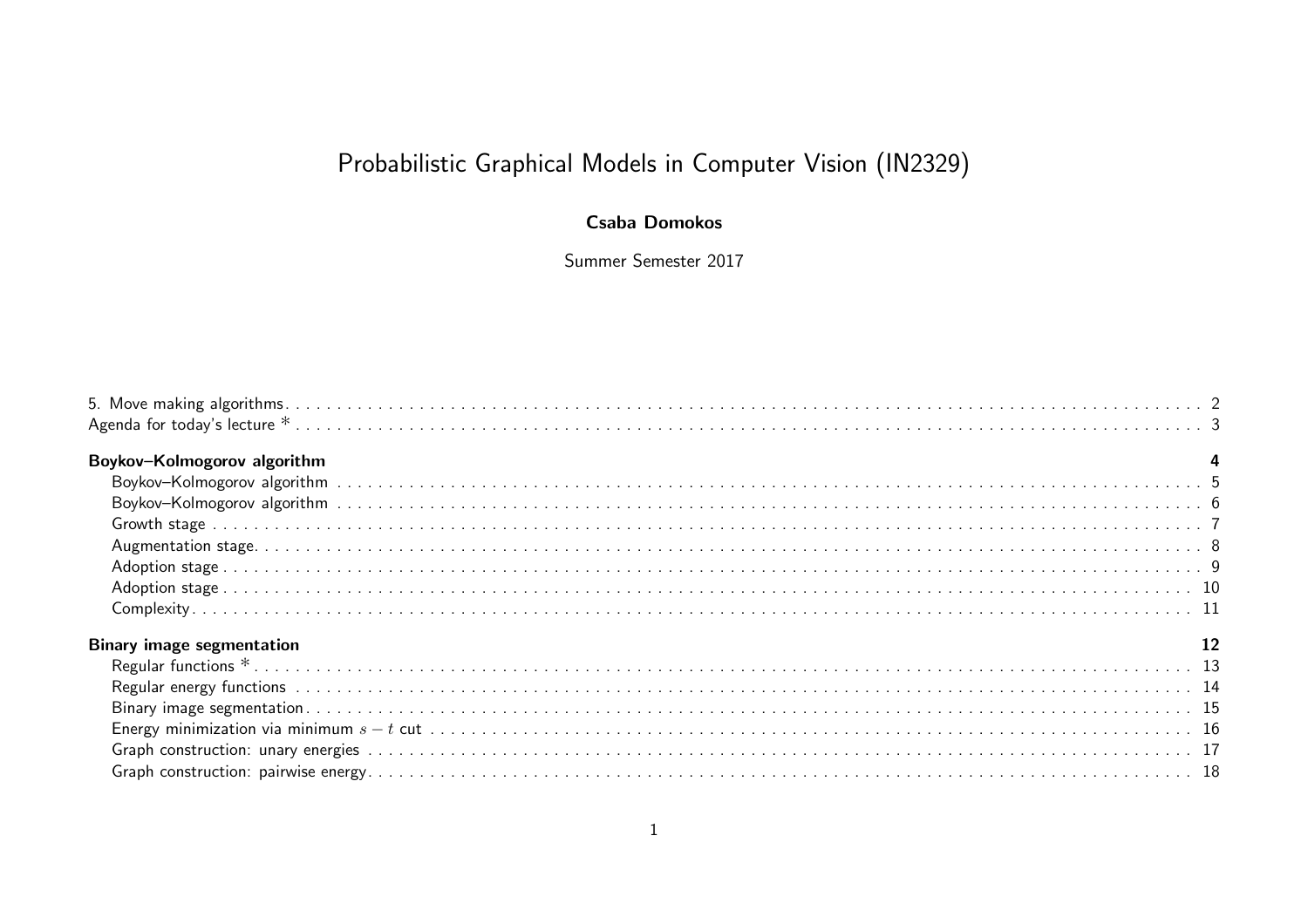| <b>M</b> Let Let all a selections | $\cap$ |
|-----------------------------------|--------|
| Multi-label problem               | 28     |
|                                   |        |
|                                   |        |
|                                   |        |
|                                   |        |
|                                   |        |
|                                   |        |
|                                   |        |
|                                   |        |
|                                   |        |

| Multi-label problem |  |
|---------------------|--|
| Metric              |  |
|                     |  |
| ์ swap              |  |

# $\alpha - \beta$  swap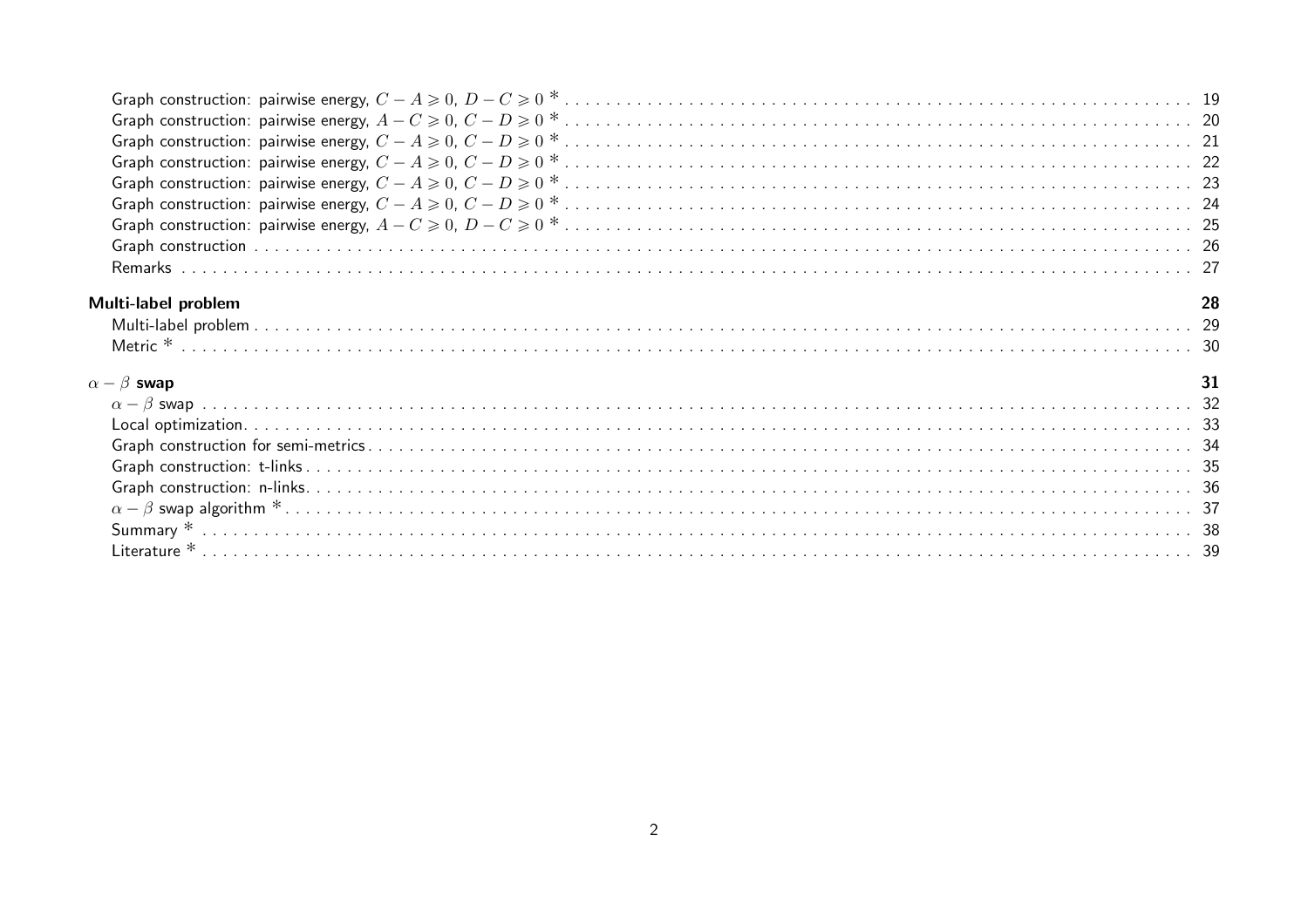# 5. Move making algorithms  $2 / 39$

#### Agenda for today's lecture  $*$ In the **previous lecture** we learnt about the minimum  $s - t$  cut problem s  $\scriptstyle v_1$  $\scriptstyle v_2$  $\scriptstyle v_3$  $\scriptstyle v_4$ t  $\left\langle \mathbf{y} \right\rangle_{\mathbf{y}}$  $\left\langle 0\right\rangle$ 10 12/12 1/4 11/14 0 19/20 7/7  $\omega^{\alpha}$ Today we are going to learn about ■ The Boykov–Kolmogorov algorithm ■ Exact solution for **binary image segmentation** via graph cut **Approximate solution for the multi-label problem** via  $\alpha - \beta$  swap

<span id="page-2-1"></span><span id="page-2-0"></span>IN2329 - Probabilistic Graphical Models in Computer Vision 5. Move making algorithms – 3 / 39

<span id="page-2-2"></span>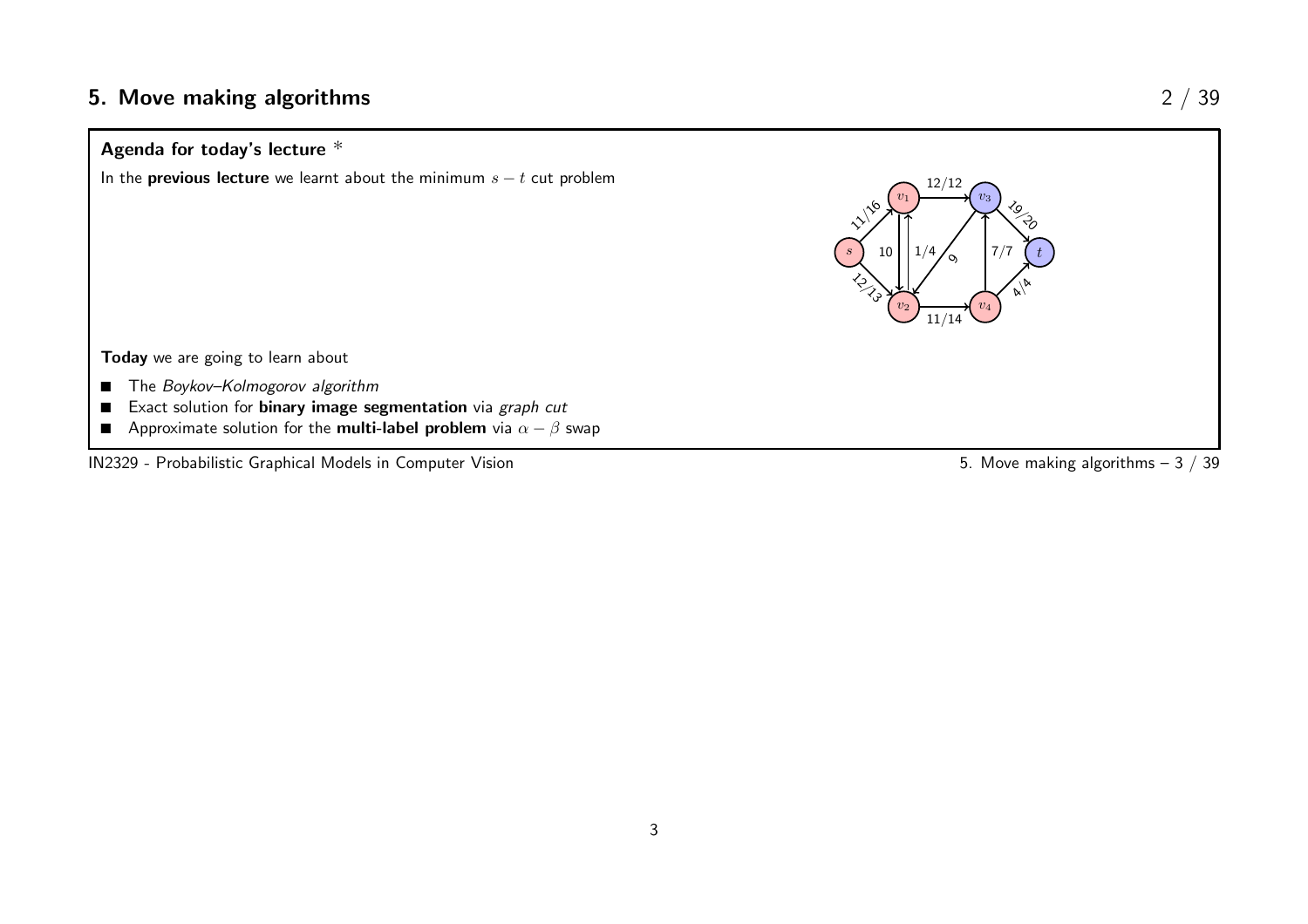

<span id="page-3-0"></span> $\overline{IN2329}$  - Probabilistic Graphical Models in Computer Vision 5. Move making algorithms – 5 / 39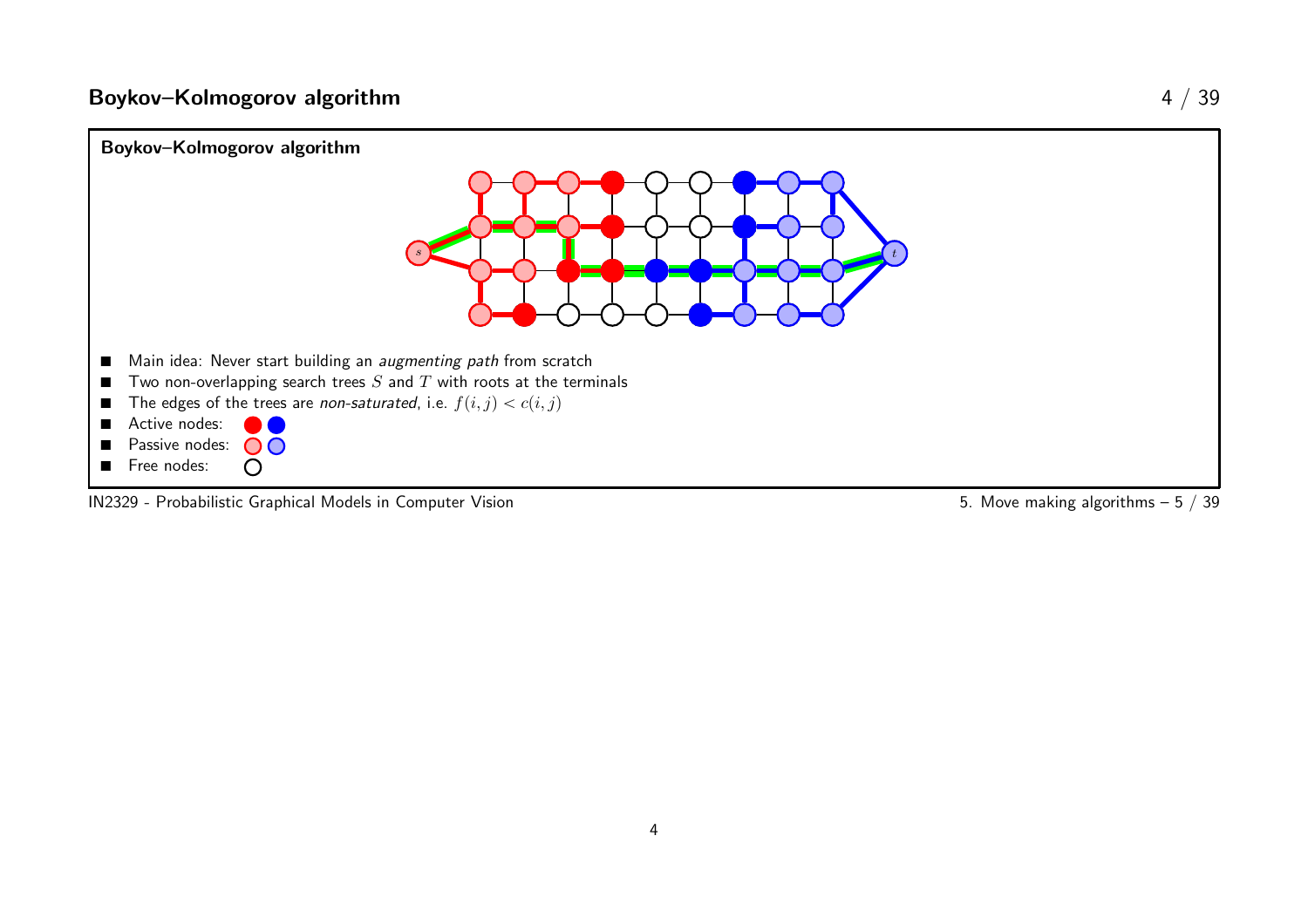<span id="page-4-0"></span>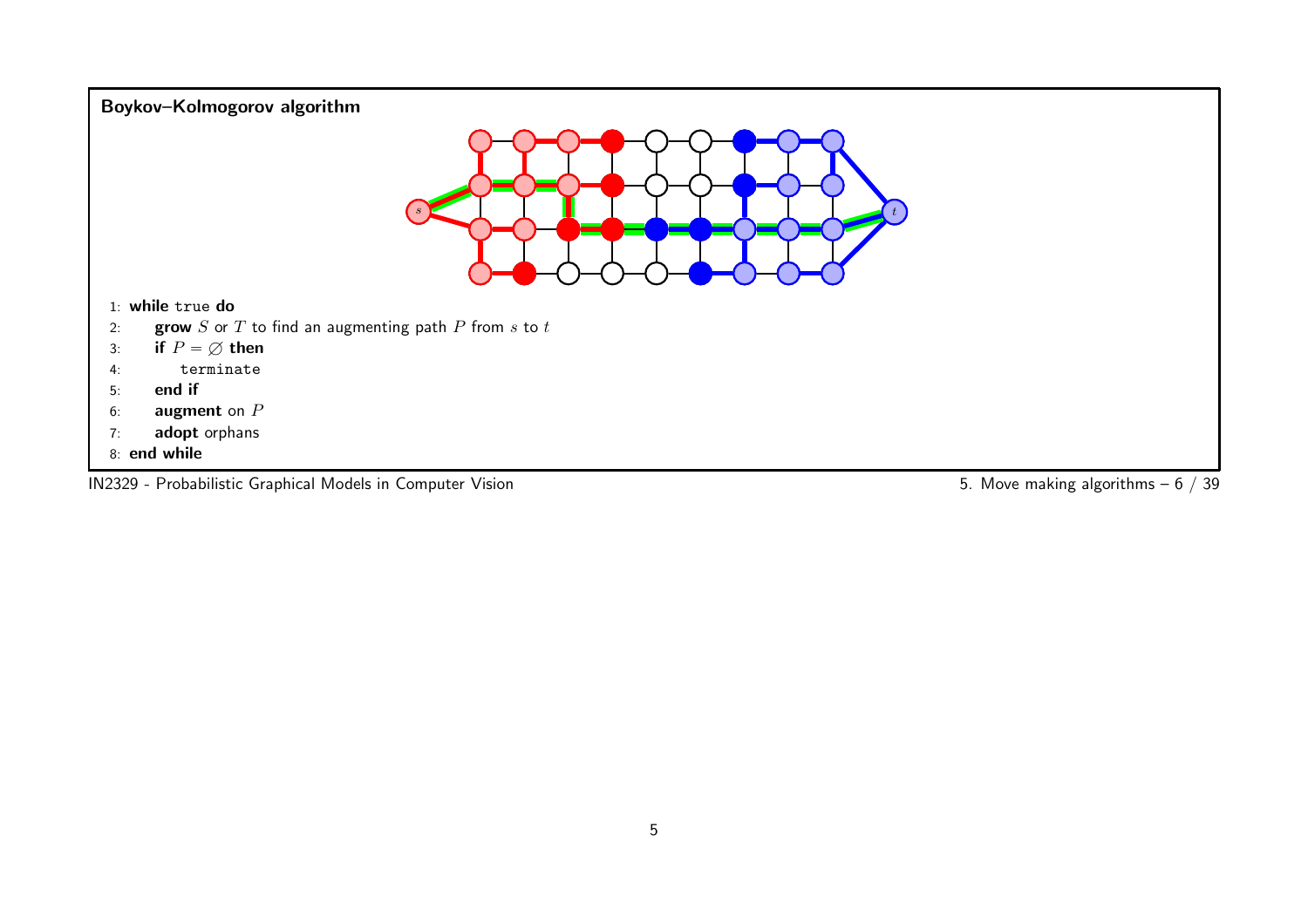

<span id="page-5-0"></span>IN2329 - Probabilistic Graphical Models in Computer Vision  $\overline{5}$ . Move making algorithms – 7 / 39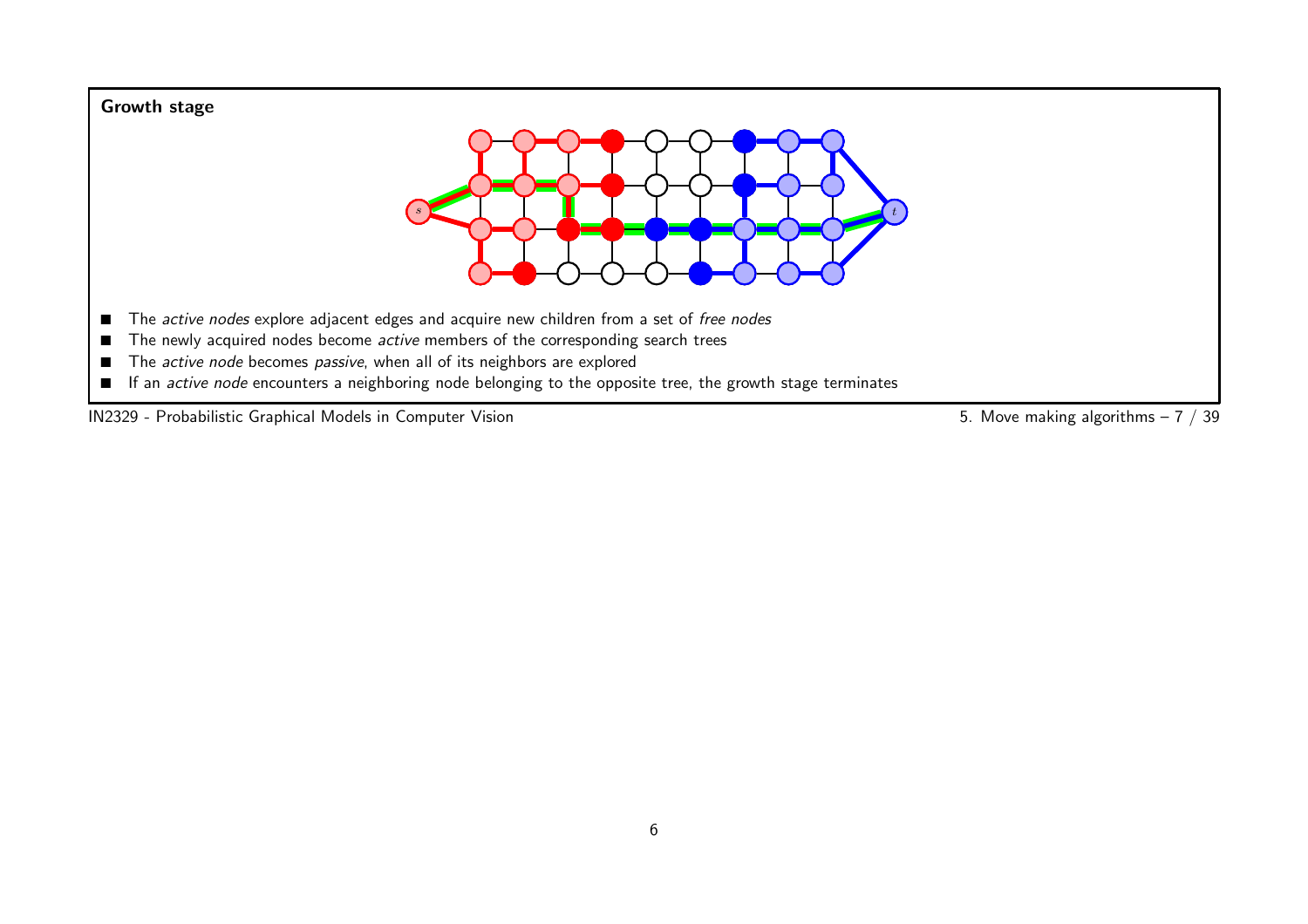<span id="page-6-1"></span><span id="page-6-0"></span>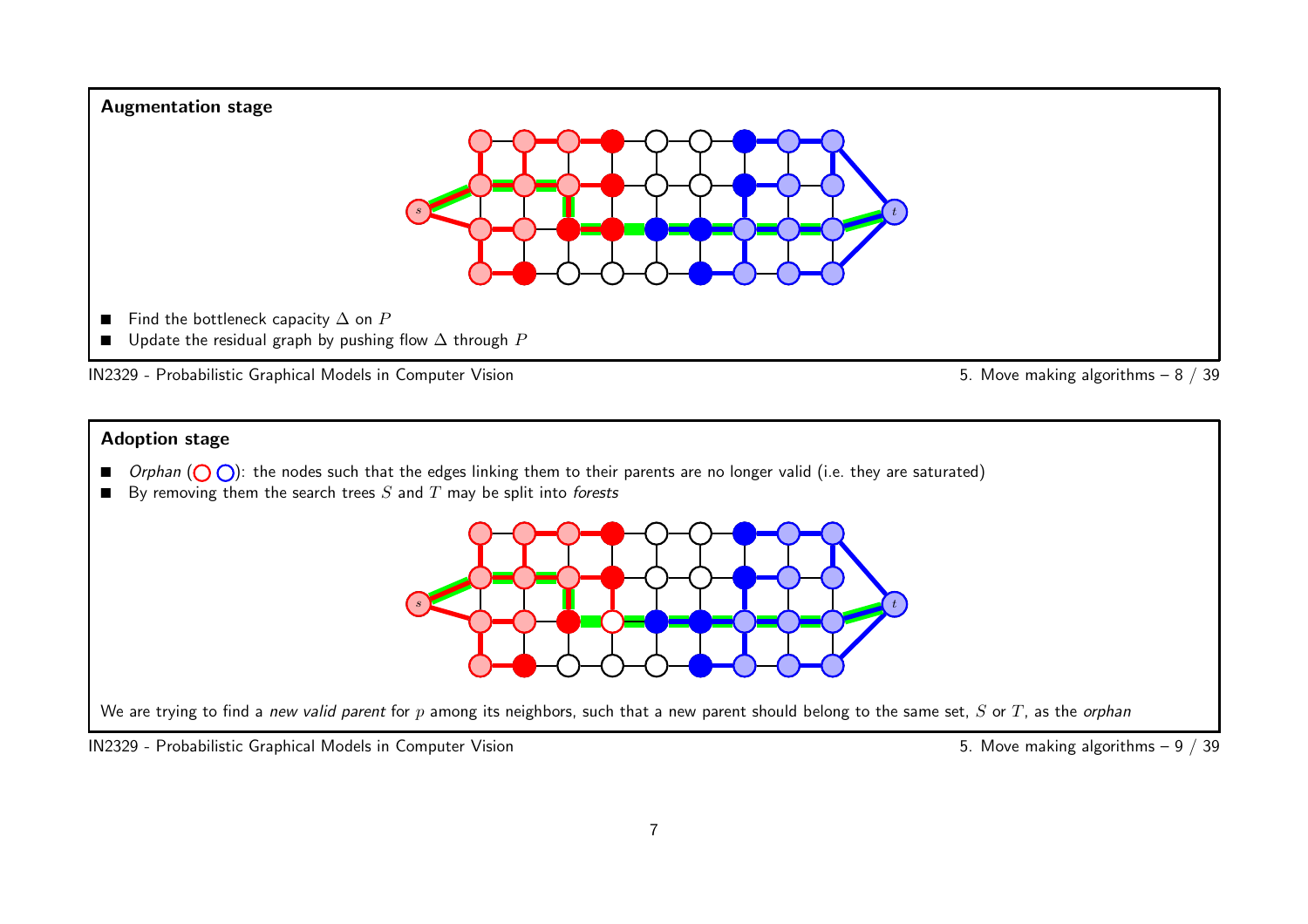

### **Complexity**

- The Boykov-Kolmogorov algorithm is also an augmented path-based method with worst case complexity  $\mathcal{O}(|\mathcal{E}| \cdot |\mathcal{V}|^2 \cdot |C|)$ , where  $|C|$  is the capacity of the minimum cut.
- This complexity is worse than complexities of Edmonds–Karp algorithm, however, this algorithm significantly ( $\sim$ 2-10 $\times$ ) outperforms standard algorithms on typical problem instances in vision.

<span id="page-7-0"></span>IN2329 - Probabilistic Graphical Models in Computer Vision 6. Move making algorithms – 11 / 39

<span id="page-7-1"></span>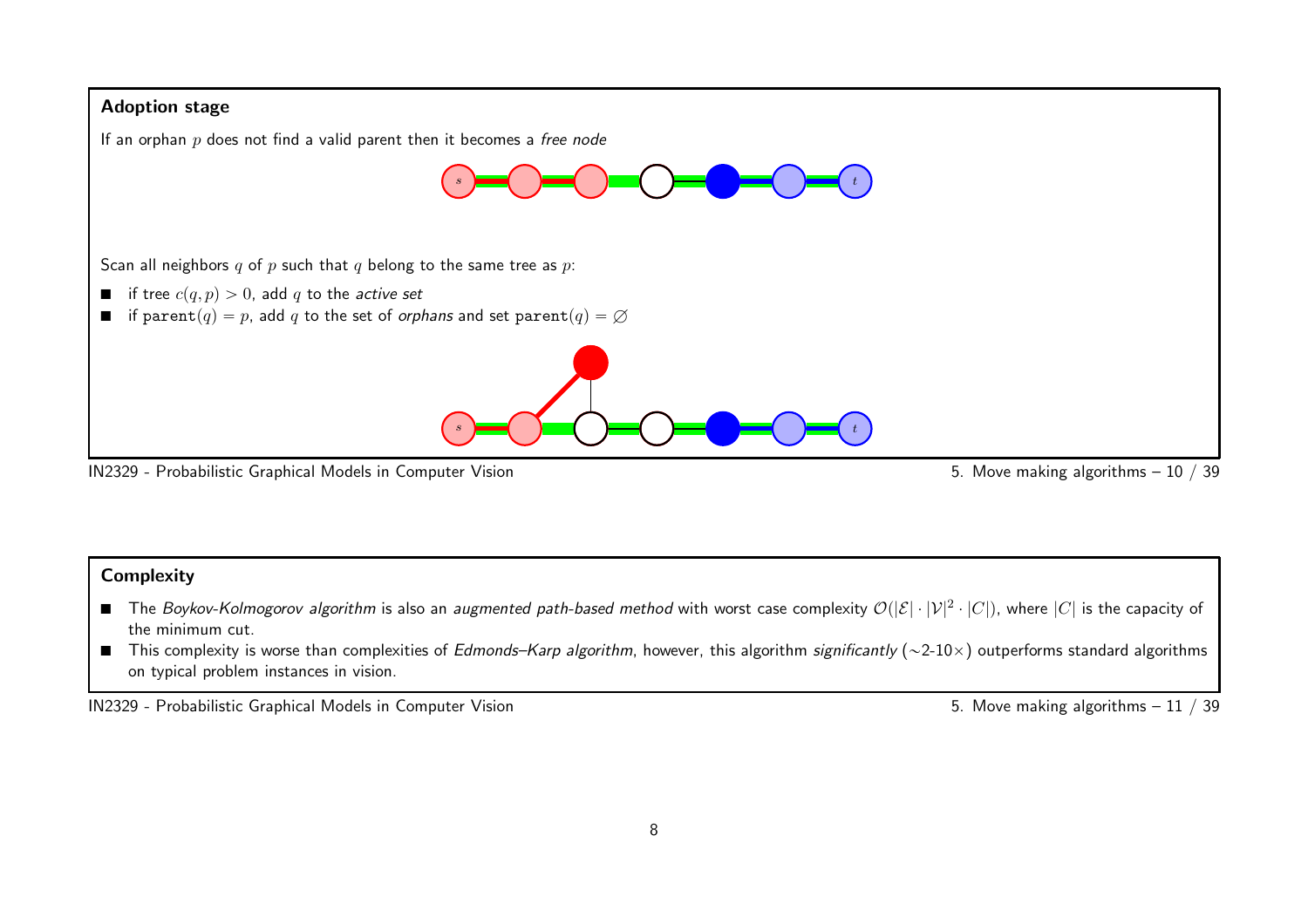# Binary image segmentation and the set of the set of the set of the set of the set of the set of the set of the set of the set of the set of the set of the set of the set of the set of the set of the set of the set of the s

#### Regular functions ˚

Let us consider a function f of two binary variables, then f is called regular, if it satisfies the following inequality

$$
f(0,0) + f(1,1) \leq f(0,1) + f(1,0) .
$$

Example: the **Potts-model** is regular, since

$$
[0 \neq 0] + [1 \neq 1] = 0 \leq 2 = [0 \neq 1] + [1 \neq 0].
$$

IN2329 - Probabilistic Graphical Models in Computer Vision 6. Move making algorithms – 13 / 39

#### Regular energy functions

Let us consider an energy function E of n binary variables which can be written as the sum of functions of up to two variables, that is  $E: \mathbb{B}^n \to \mathbb{R}$ 

$$
E(y_1,..., y_n) = \sum_i E_i(y_i) + \sum_{i < j} E_{ij}(y_i, y_j) \; .
$$

E is regular, if each term  $E_{ij} : \mathbb{B}^2 \to \mathbb{R}$  for all  $i < j$  satisfies

<span id="page-8-1"></span><span id="page-8-0"></span> $E_{ij}(0, 0) + E_{ij}(1, 1) \leqslant E_{ij}(0, 1) + E_{ij}(1, 0)$ .

If each term  $E_{ij}$  is regular, then it is possible to find the global minimum of E in polynomial time by solving a minimum  $s - t$  cut problem.

IN2329 - Probabilistic Graphical Models in Computer Vision 6. Move making algorithms – 14 / 39

<span id="page-8-2"></span>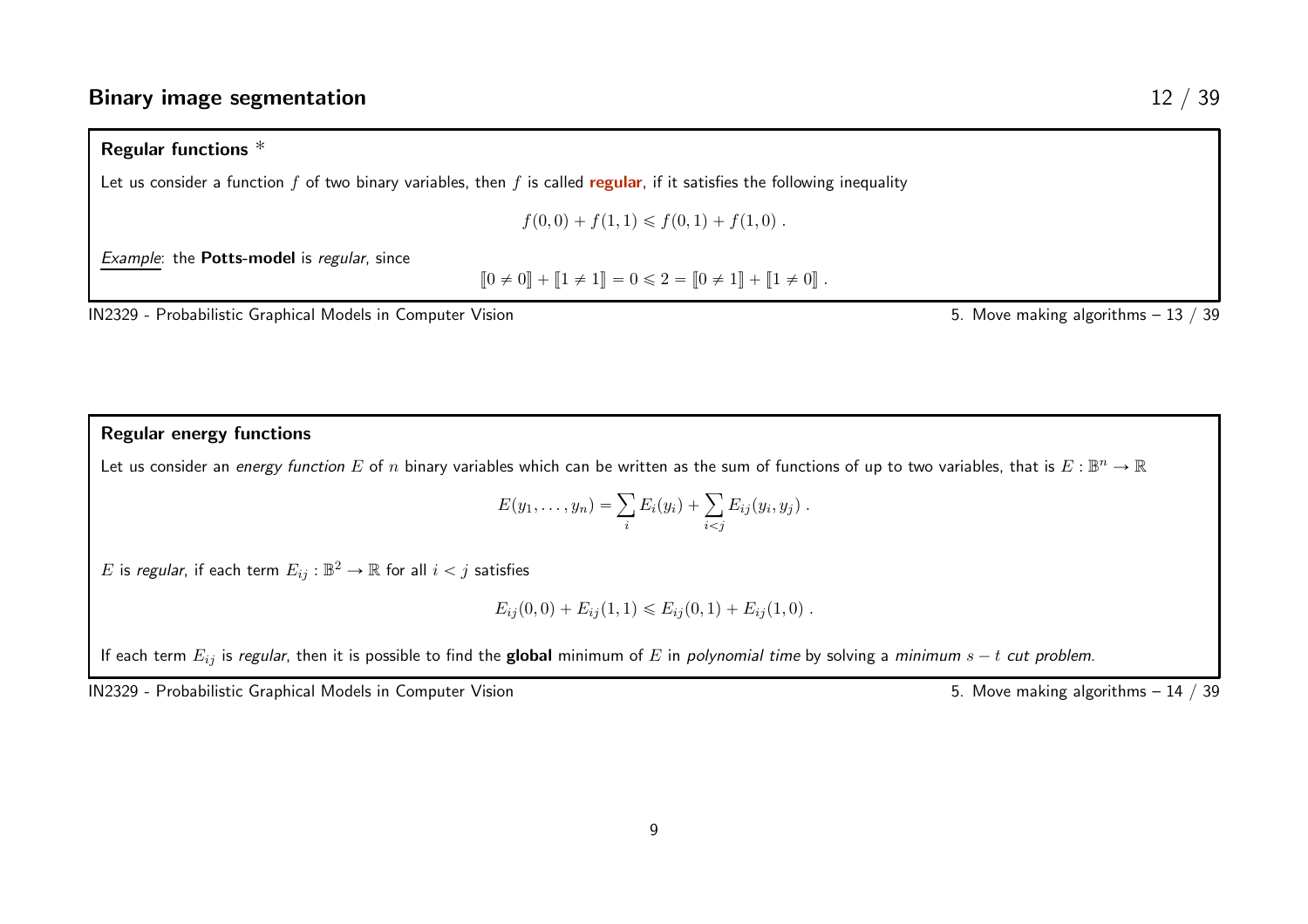#### Binary image segmentation

We have already seen that **binary image segmentation** can be reformulated as the minimization of an energy function  $E: \mathbb{B}^{\mathcal{V}} \times \mathcal{X} \to \mathbb{R}$ :

$$
E(\mathbf{y}; \mathbf{x}) = \sum_{i \in \mathcal{V}} E_i(y_i; x_i) + \sum_{(i,j) \in \mathcal{E}} w \cdot [y_i \neq y_j].
$$

where V corresponds to the output variables, i.e. the pixels, and  $\mathcal E$  includes the pairs of 4-neighboring pixels.

Assume probability densities  $f_{bg}$  and  $f_{fg}$  estimated for the background and the foreground, respectively. The **unary energies**  $E_i$  for all  $i \in V$  can be defined as

$$
E_i(0, x_i) = 0,
$$
  

$$
E_i(1, x_i) = \log \frac{f_{\text{bg}}(x_i)}{f_{\text{fg}}(x_i)}.
$$

IN2329 - Probabilistic Graphical Models in Computer Vision 5. Move making algorithms – 15 / 39

#### Energy minimization via minimum  $s - t$  cut

Let us consider the following example



Through this example we illustrate how to minimize regular energy functions consisting of up to pairwise relationships. In our example  $y \in \mathbb{B}^2$  and  $E(y)$  is defined as

$$
E(\mathbf{y}) = E_1(y_1) + E_2(y_2) + E_{12}(y_1, y_2).
$$

We will create a flow network  $(\mathcal{V} \cup \{s, t\}, \mathcal{E}', c, s, t)$  such that the minimum  $s - t$  cut will correspond to the minimization of our energy function  $E(\mathbf{y})$ , where the *labeling* for each  $i \in \mathcal{V}$  is defined as

<span id="page-9-0"></span>
$$
y_i = \begin{cases} 0, & \text{if } i \in \mathcal{S} , \\ 1, & \text{if } i \in \mathcal{T} . \end{cases}
$$

IN2329 - Probabilistic Graphical Models in Computer Vision 6. Move making algorithms – 16 / 39

<span id="page-9-1"></span>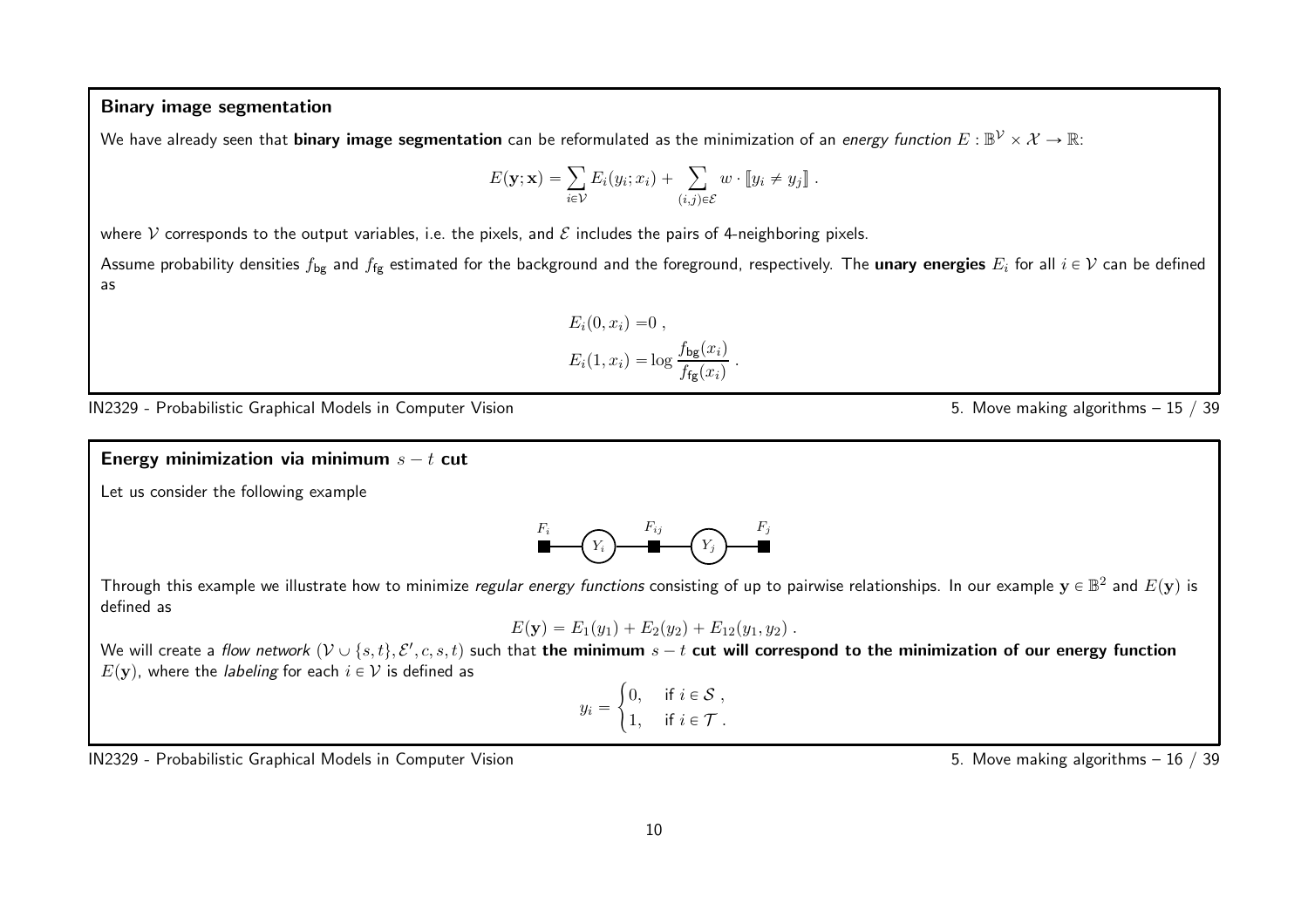

<span id="page-10-0"></span>IN2329 - Probabilistic Graphical Models in Computer Vision 6. Move making algorithms – 17 / 39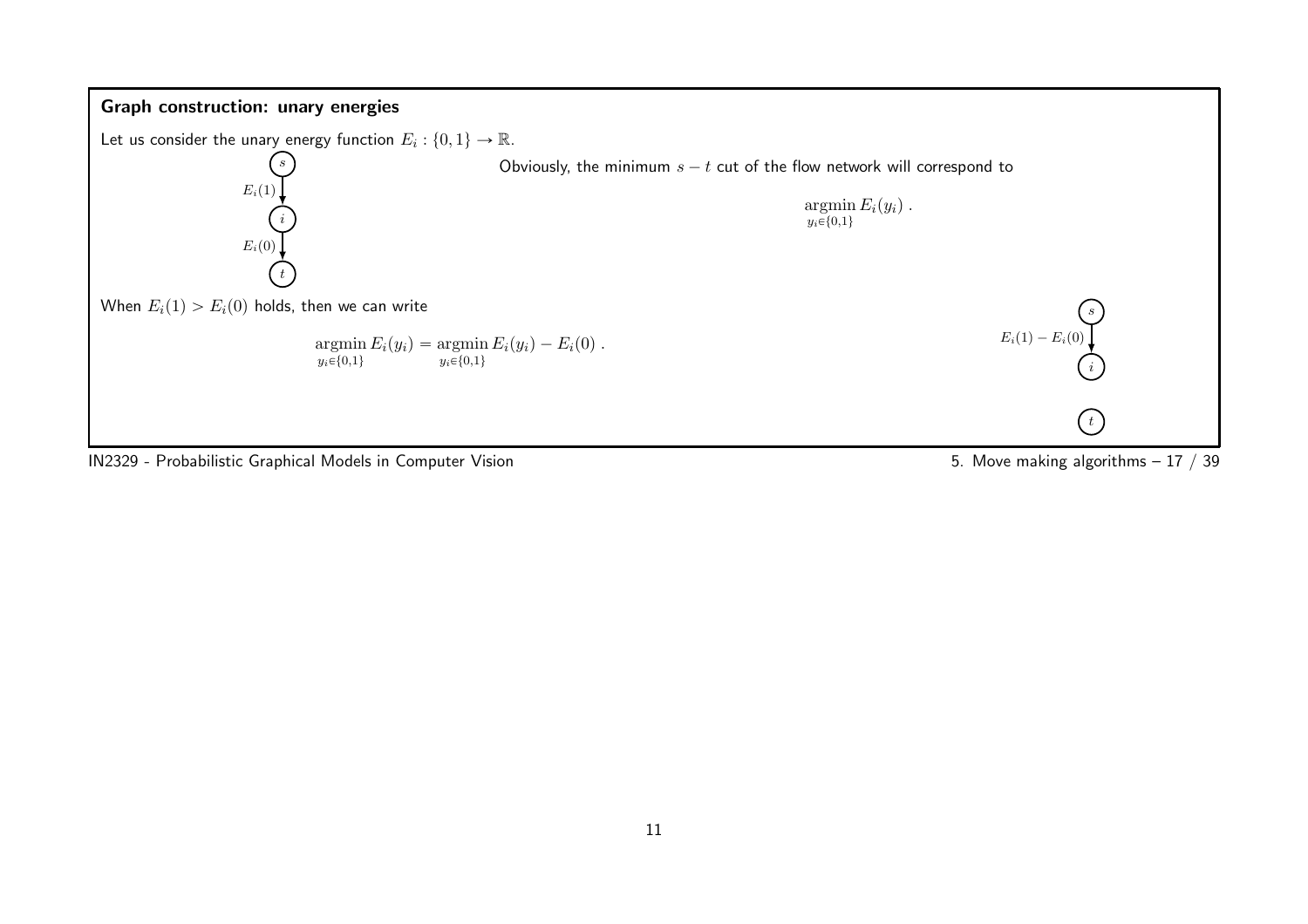

<span id="page-11-0"></span>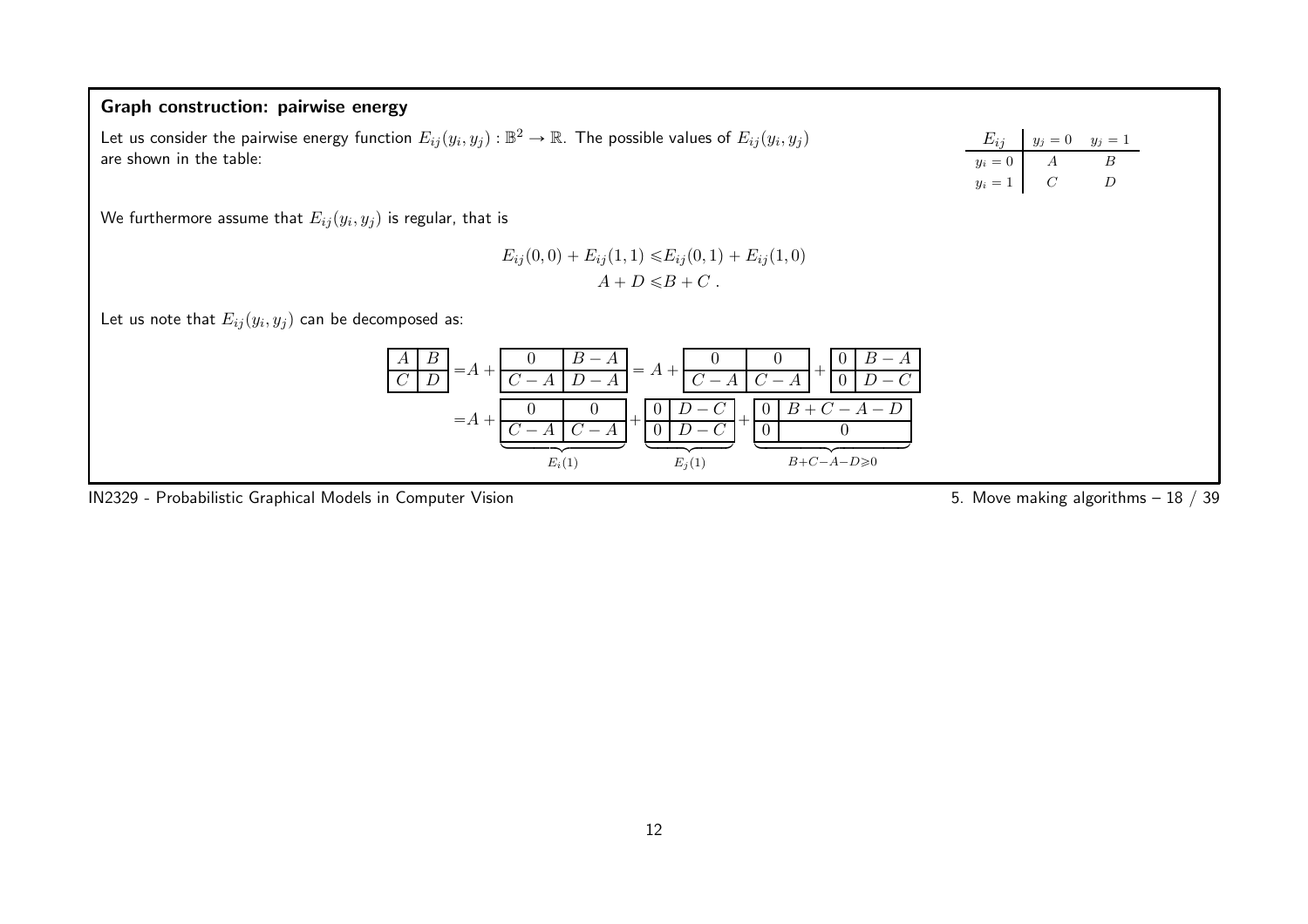

<span id="page-12-0"></span>5. Move making algorithms  $-19$  / 39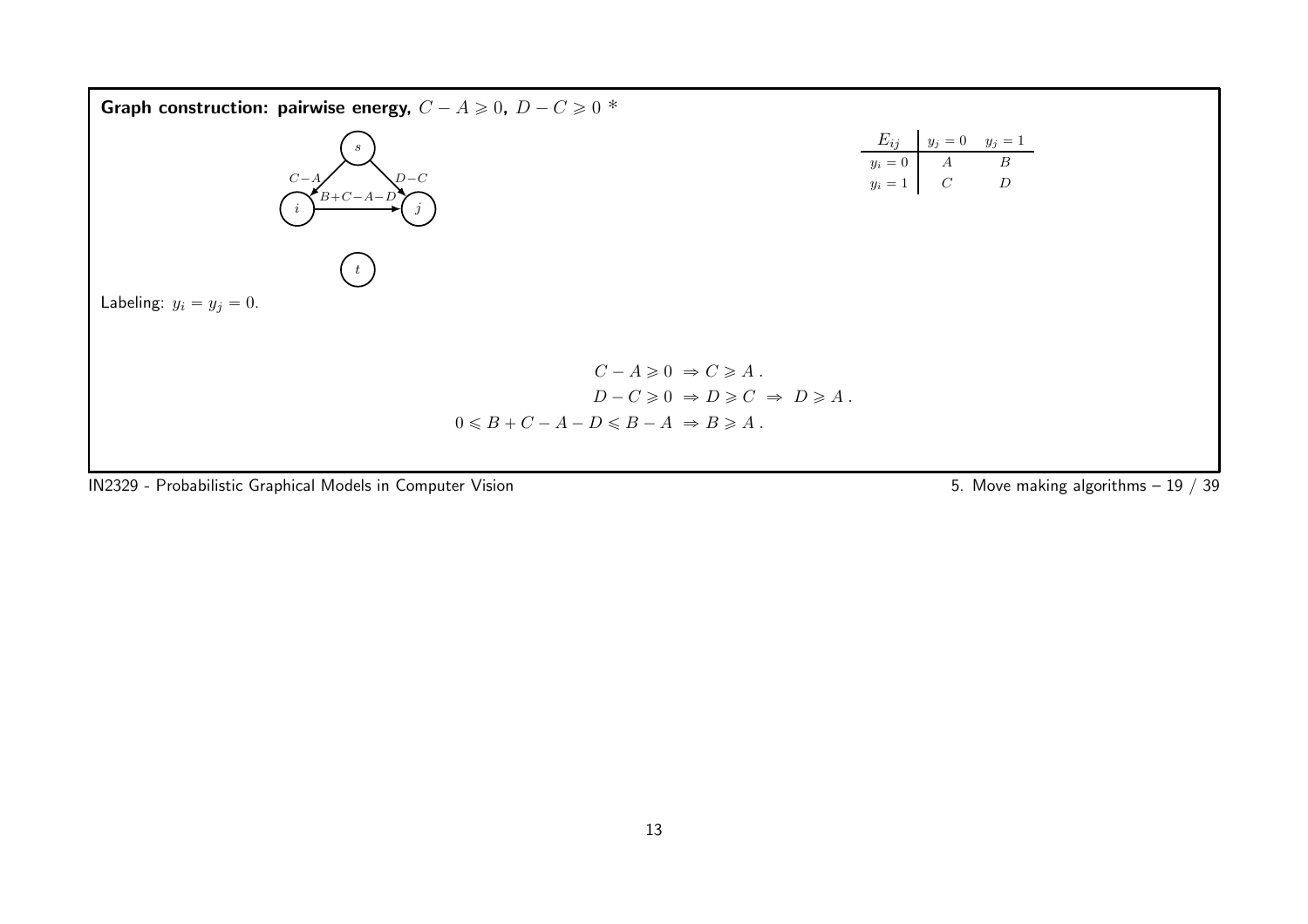

<span id="page-13-0"></span>5. Move making algorithms  $-20 / 39$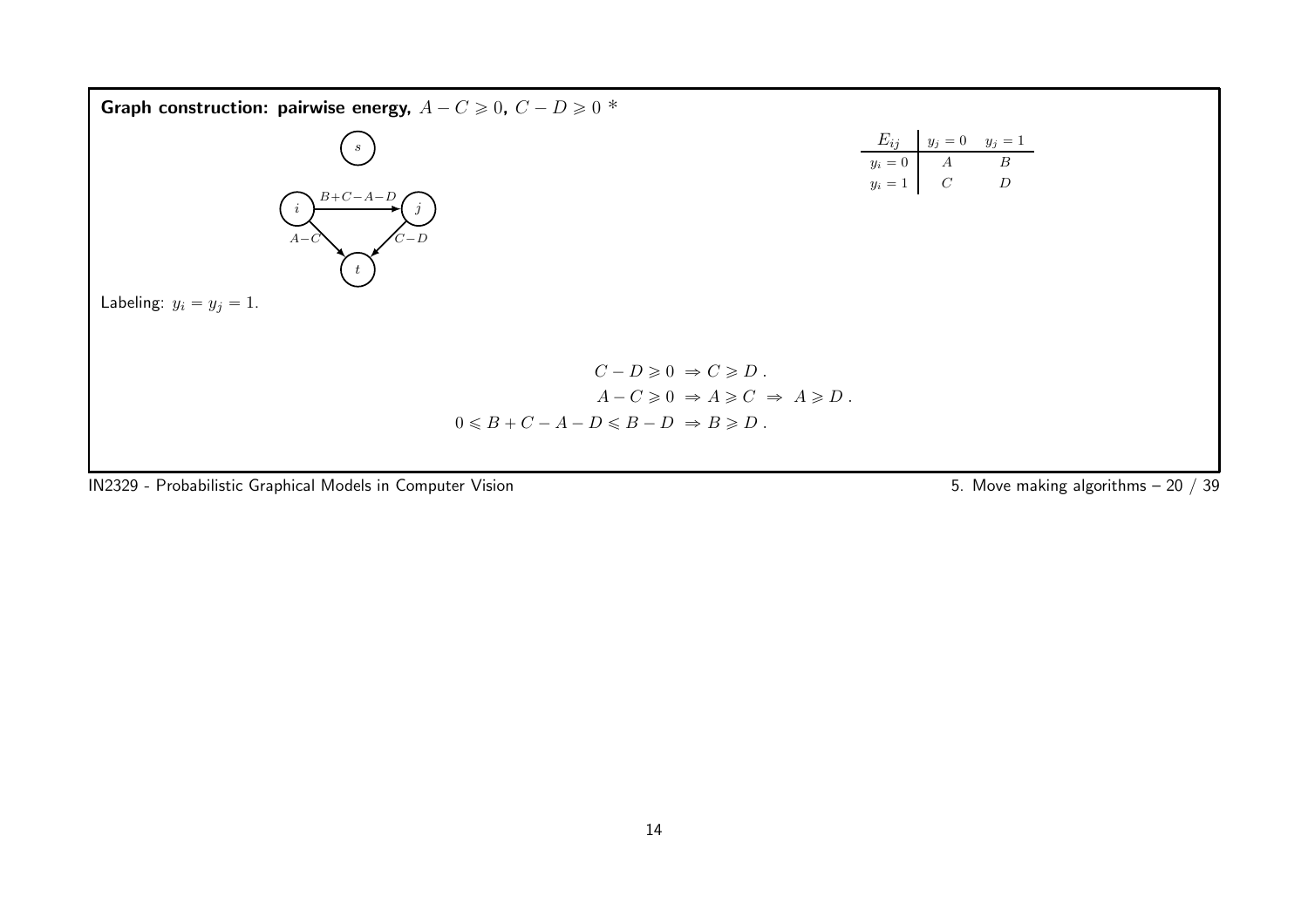Graph construction: pairwise energy,  $C - A \geqslant 0$ ,  $C - D \geqslant 0$  \*



Note that the labeling  $y_i = 1$ ,  $y_j = 0$  is not possible in this case, since

<span id="page-14-0"></span>
$$
C - A \geq 0 \Rightarrow C \geq A .
$$

IN2329 - Probabilistic Graphical Models in Computer Vision 5. Move making algorithms – 21 / 39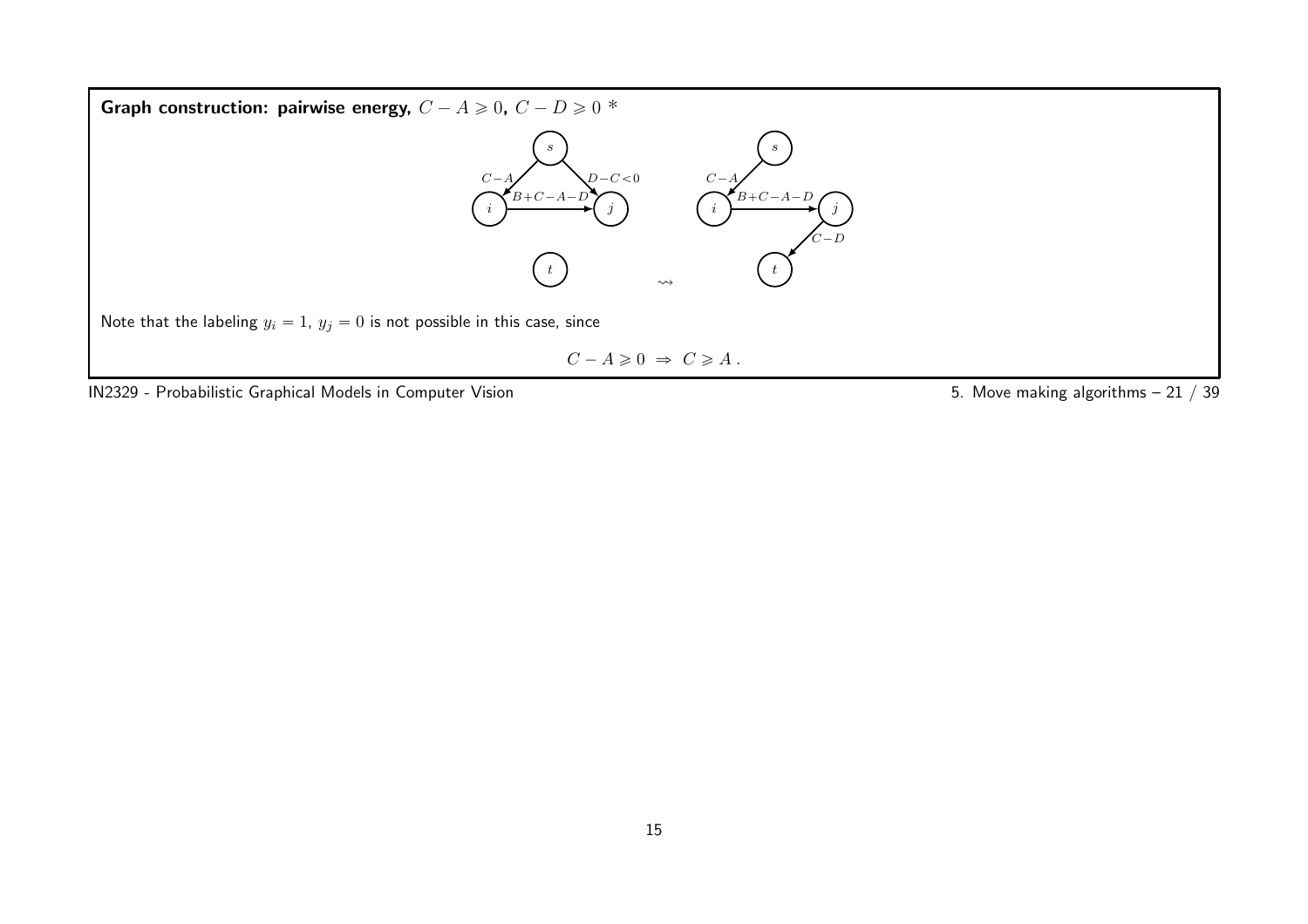| Graph construction: pairwise energy, $C - A \ge 0$ , $C - D \ge 0$ <sup>*</sup>                                                                                 |                                                                              |
|-----------------------------------------------------------------------------------------------------------------------------------------------------------------|------------------------------------------------------------------------------|
| Assume that $\min\{C - A, B + C - A - D, C - D\} = C - A$ .                                                                                                     |                                                                              |
| $C-A$<br>$\sum_{B+C-A-D}$<br>$C-D$                                                                                                                              | $E_{ij}$ $y_j = 0$ $y_j = 1$<br>$y_i = 0$<br>$A$ $B$<br>$C$ $D$<br>$y_i = 1$ |
| Labeling: $y_i = y_j = 1$ .                                                                                                                                     |                                                                              |
| $C-A \le B+C-A-D \Rightarrow 0 \le B-C \Rightarrow B \ge D$ .<br>$C-A \geqslant C-D \Rightarrow A \geqslant D$ .<br>$C-D\geqslant 0 \Rightarrow C\geqslant D$ . |                                                                              |

<span id="page-15-0"></span>5. Move making algorithms  $-22 / 39$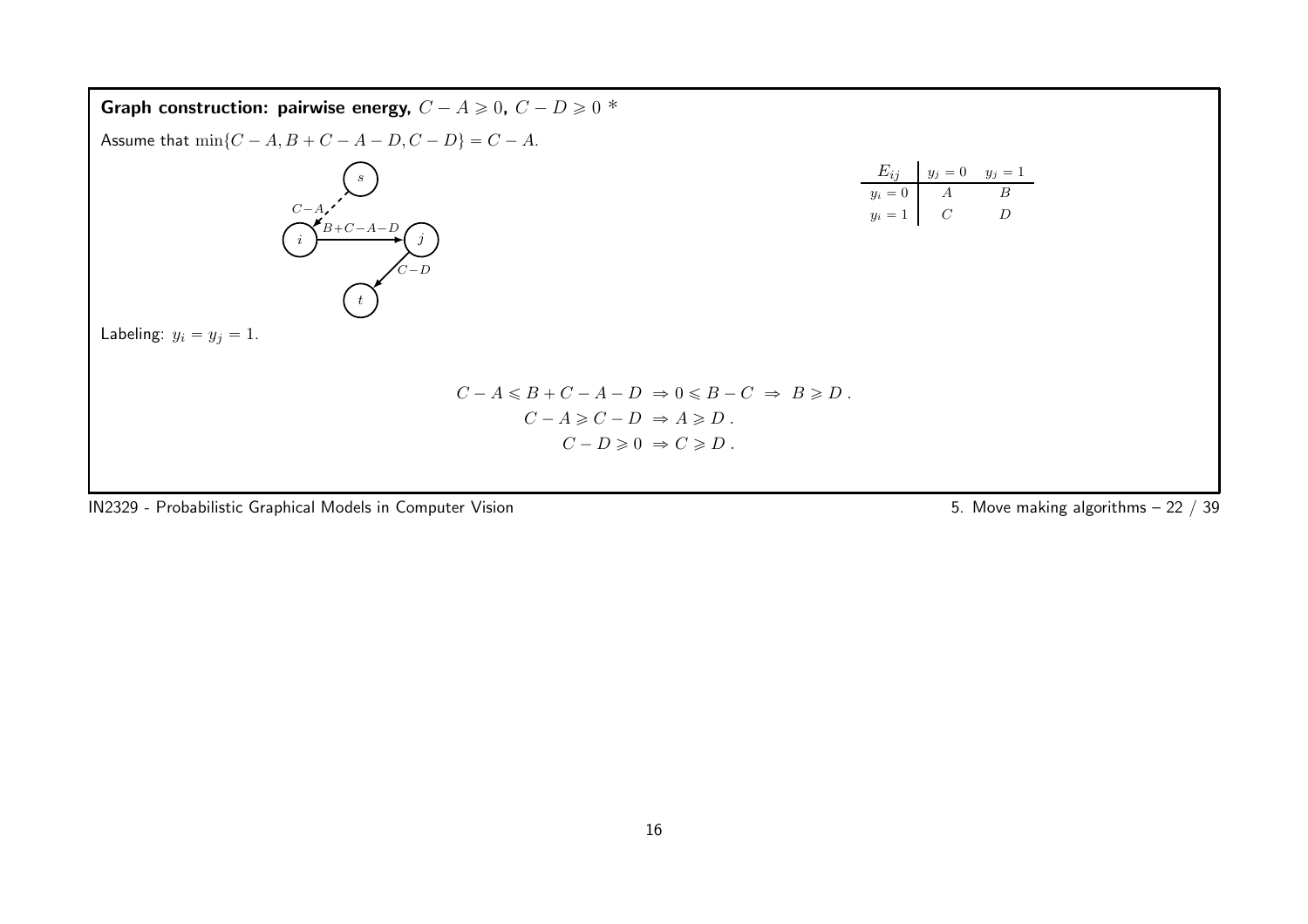

<span id="page-16-0"></span>5. Move making algorithms  $-23 / 39$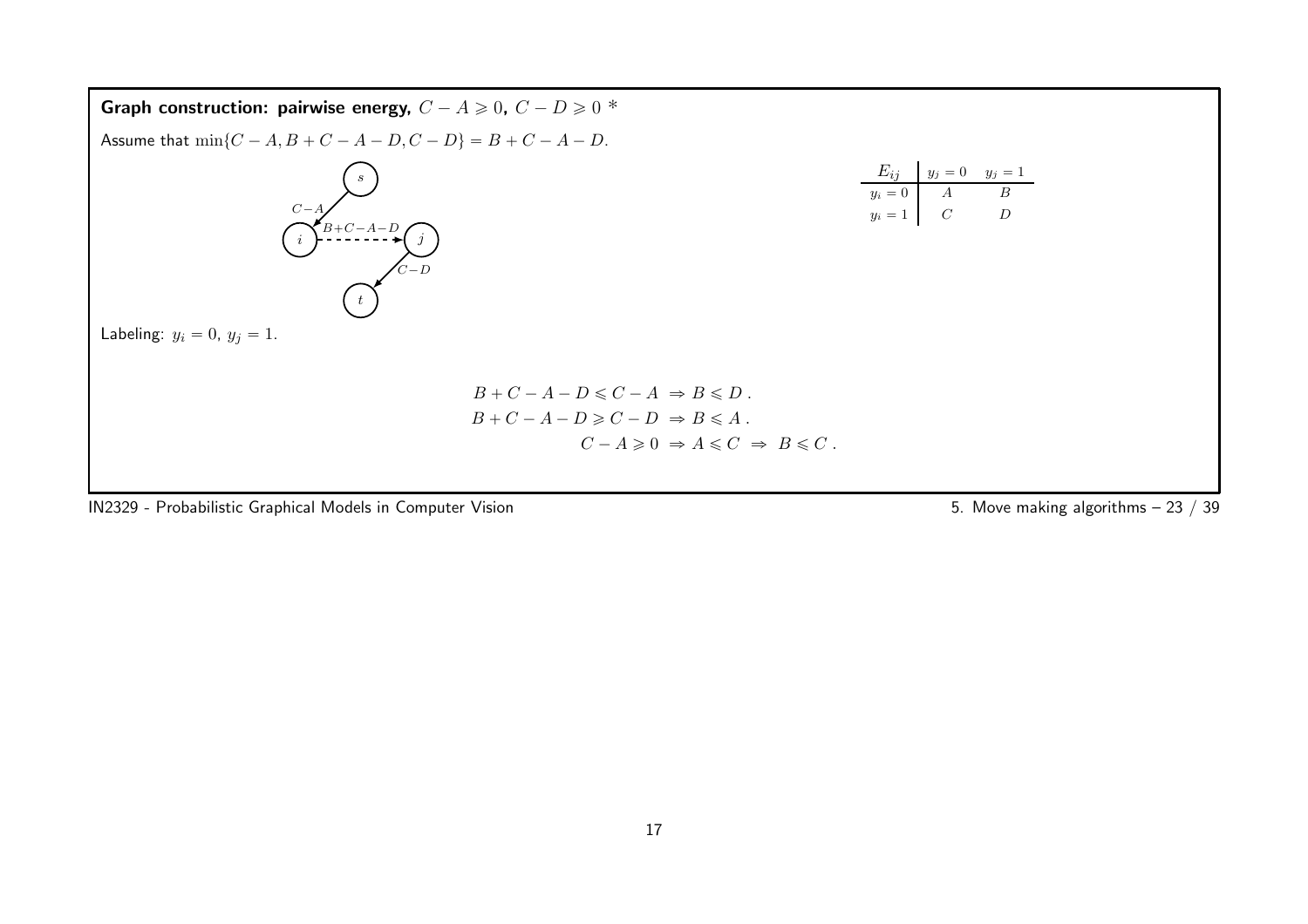| Graph construction: pairwise energy, $C - A \ge 0$ , $C - D \ge 0$ <sup>*</sup>      |                                                                                   |
|--------------------------------------------------------------------------------------|-----------------------------------------------------------------------------------|
| Assume that $\min\{C - A, B + C - A - D, C - D\} = C - D$ .                          |                                                                                   |
| $C-A$<br>$B + C - A - D$<br>$\mathcal{L}$                                            | $E_{ij}$ $y_j = 0$ $y_j = 1$<br>$y_i = 0$ $A$ $B$<br>$y_i = 1$ $C$ $D$<br>$y_i=1$ |
| Labeling: $y_i = y_j = 0$ .                                                          |                                                                                   |
| $C-D \le B+C-A-D \Rightarrow B \ge A$ .<br>$C - D \leq C - A \Rightarrow D \geq A$ . |                                                                                   |
| $C-D\geq 0 \Rightarrow C\geq D \Rightarrow C\geq A$ .                                |                                                                                   |
|                                                                                      |                                                                                   |

<span id="page-17-0"></span>5. Move making algorithms  $-$  24  $/$  39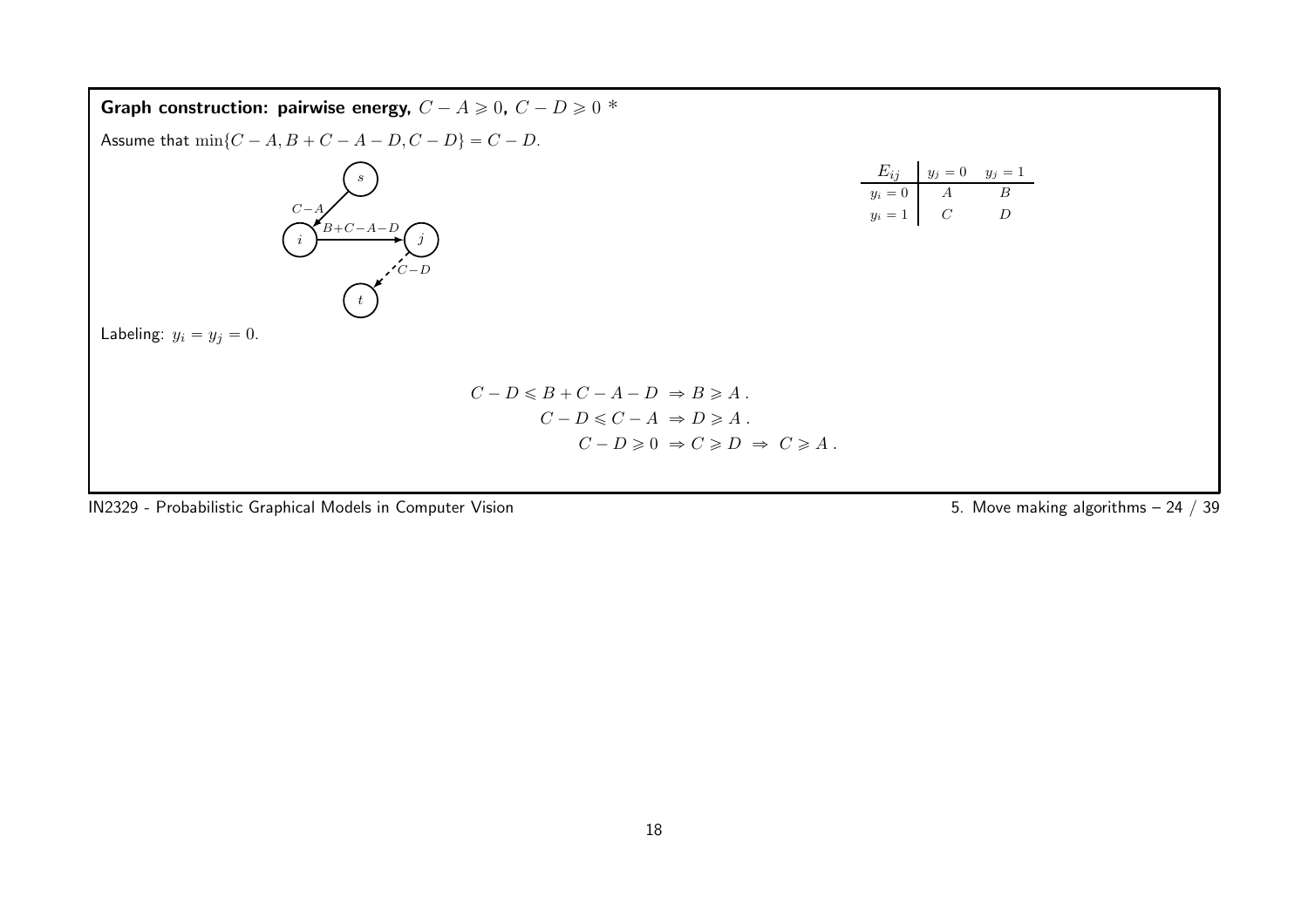

<span id="page-18-0"></span>5. Move making algorithms  $-25 / 39$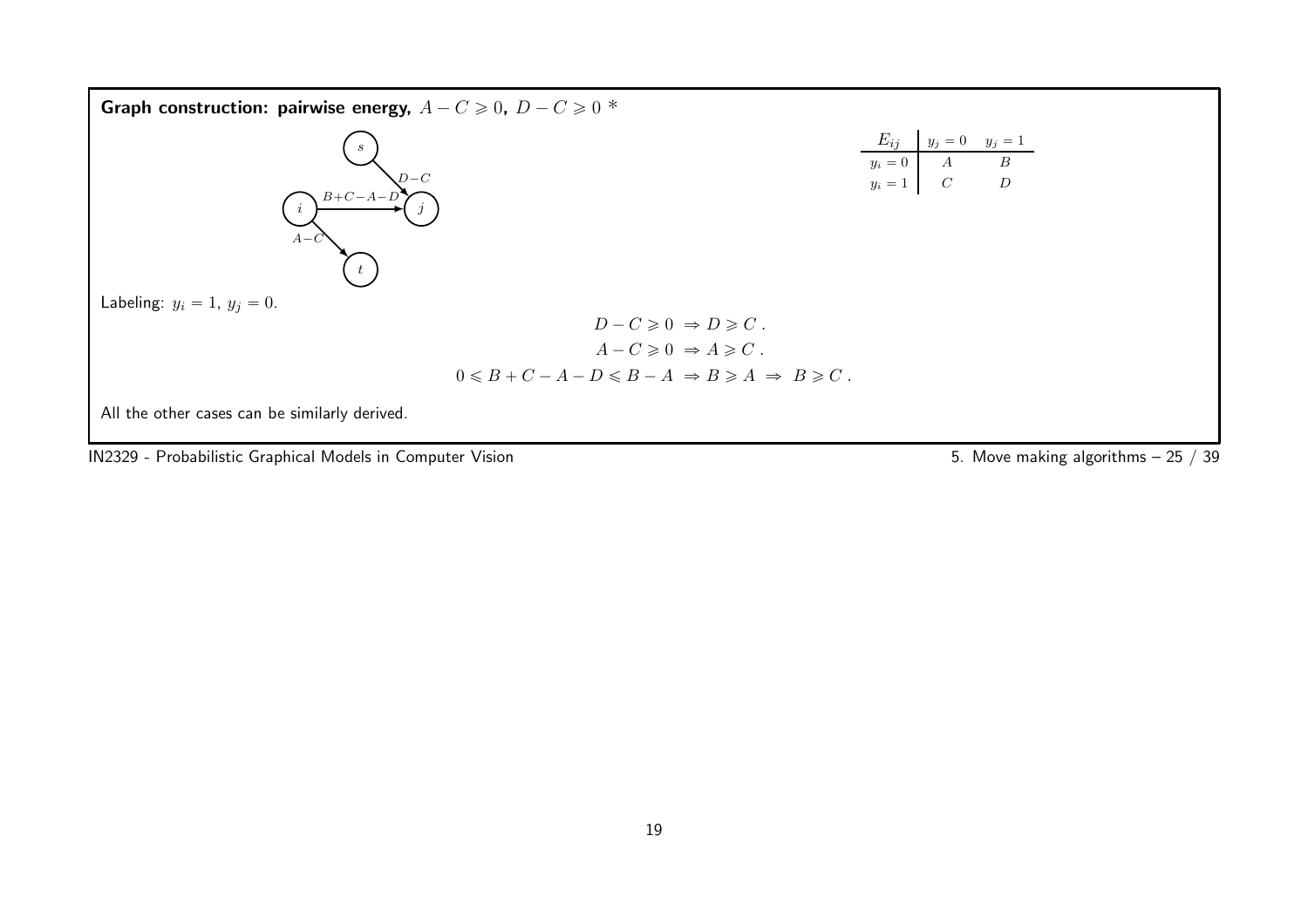

<span id="page-19-0"></span>IN2329 - Probabilistic Graphical Models in Computer Vision 6. Move making algorithms – 26 / 39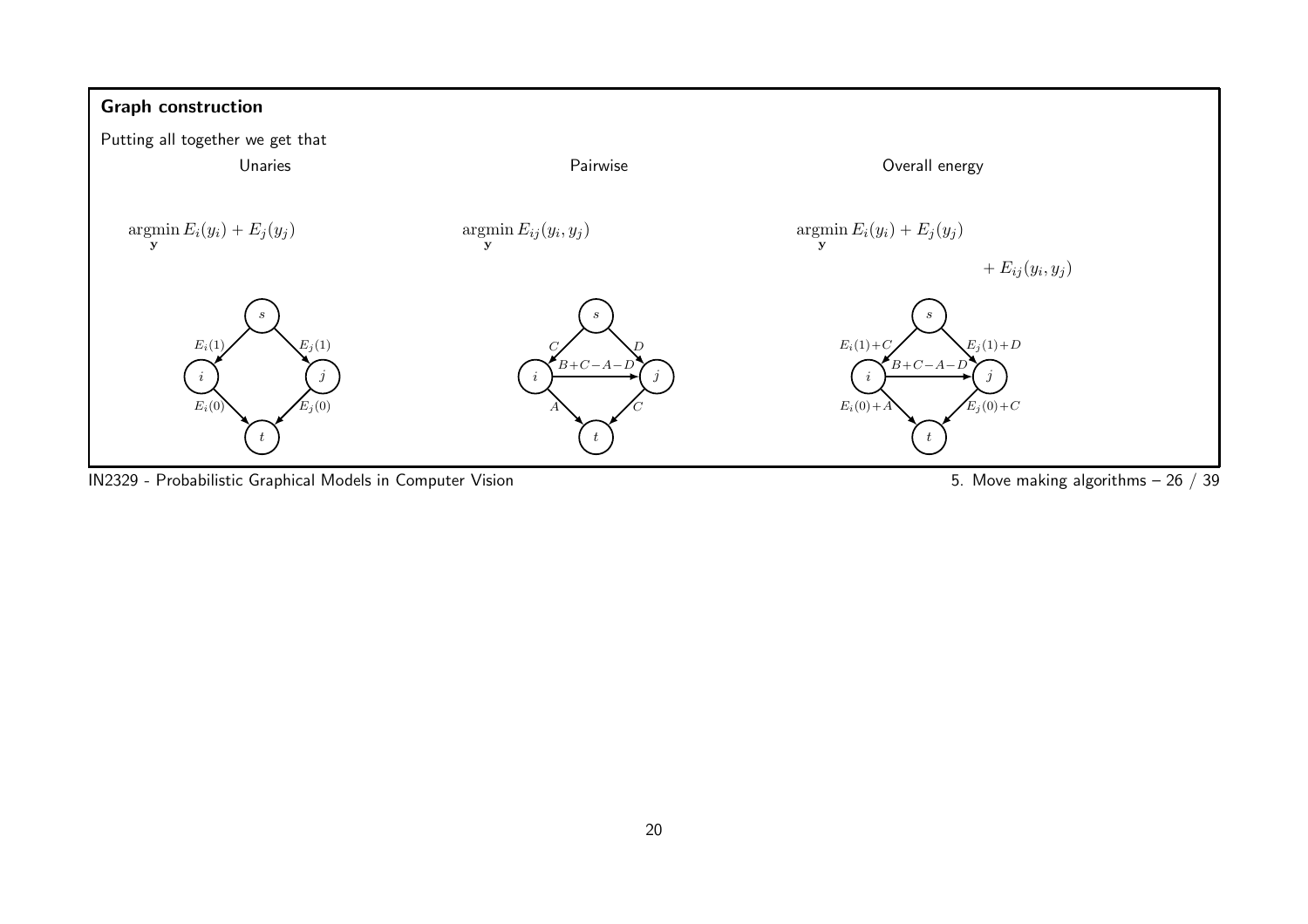#### Remarks

Regularity is an extremely important property as is allows to minimize energy functions by making use of graph cut. Moreover, without the regularity constraint, the problem become intractable.

Let  $\emph{E}_{2}$  be a nonregular function of two binary variables. Then minimizing the energy function

$$
E(y_1,..., y_n) = \sum_i E_i(y_i) + \sum_{i < j} E_2(y_i, y_j) \;,
$$

where  $E_i$  are arbitrary functions of one binary variable, is NP-hard.

IN2329 - Probabilistic Graphical Models in Computer Vision 5. Move making algorithms – 27 / 39

# Multi-label problem <sup>28</sup> / <sup>39</sup>

#### Multi-label problem

We define a label set  $\mathcal{L}=\{1,2,\ldots,L\}$ , where  $L$  is a (finite) constant. Therefore the output domain is defined as  $\mathcal{Y}=\mathcal{L}^\mathcal{V}$ . The *energy function* has the following form

$$
E(\mathbf{y}; \mathbf{x}) = \sum_{i \in \mathcal{V}} E_i(y_i; \mathbf{x}) + \sum_{(i,j) \in \mathcal{E}} E_{ij}(y_i, y_j; \mathbf{x}),
$$

where <sup>x</sup> consists of an input image.

In order to ease to notation we will omit **x** and define the *energy function* simply as

<span id="page-20-0"></span>
$$
E(\mathbf{y}) = \sum_{i \in \mathcal{V}} E_i(y_i) + \sum_{(i,j) \in \mathcal{E}} E_{ij}(y_i, y_j) .
$$

IN2329 - Probabilistic Graphical Models in Computer Vision 5. Move making algorithms – 29 / 39

<span id="page-20-2"></span><span id="page-20-1"></span>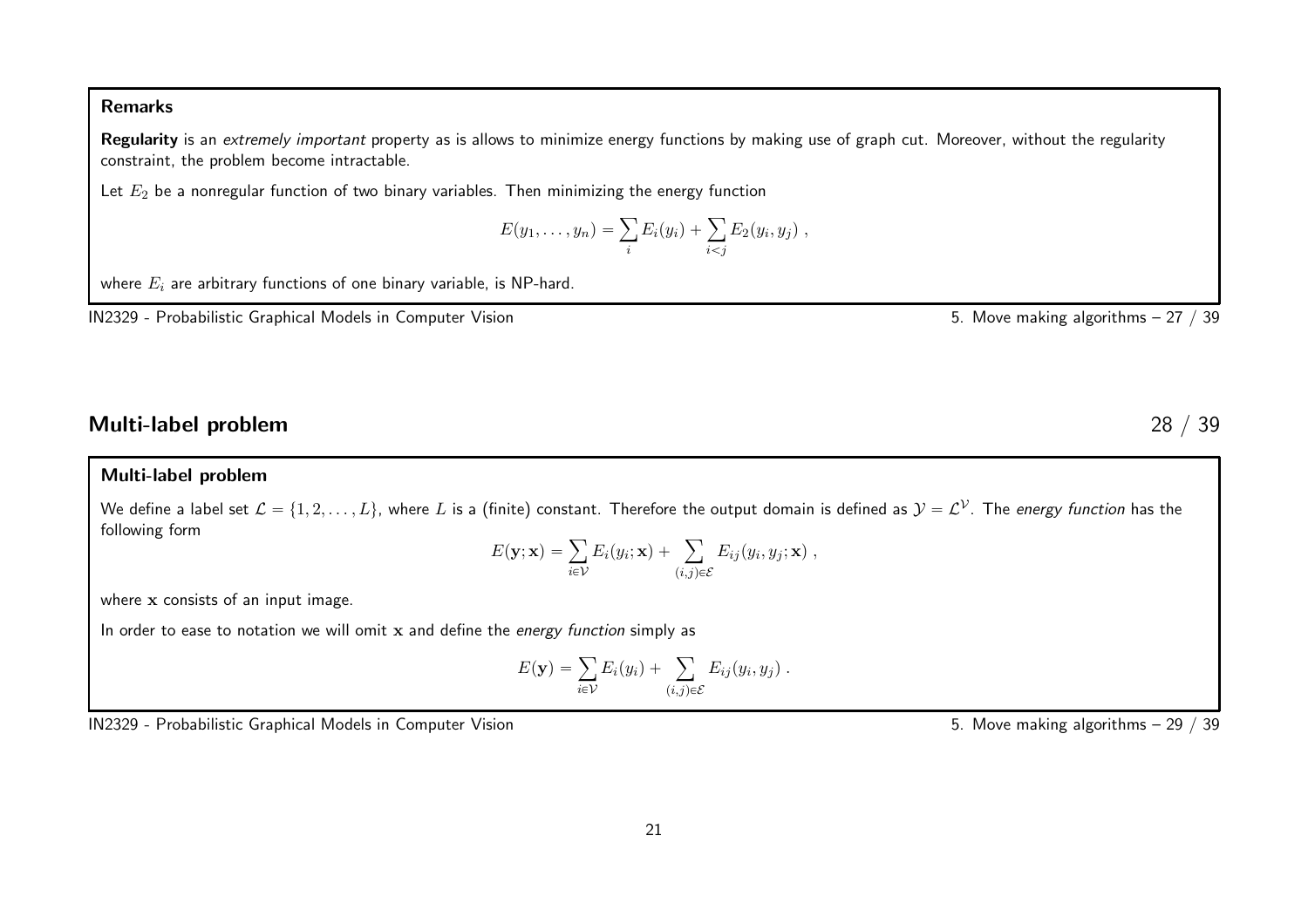#### Metric ˚

A function  $d: \mathcal{L} \times \mathcal{L} \to \mathbb{R}^+$  is called a **metric** if the following properties are satisfied:

- 1. **Identity of indiscernibles**:  $d(\ell_1, \ell_2) = 0 \Leftrightarrow \ell_1 = \ell_2$  for all  $\ell_1, \ell_2 \in \mathcal{L}$ .
- 2. **Symmetry**:  $d(\ell_1, \ell_2) = d(\ell_2, \ell_1)$  for all  $\ell_1, \ell_2 \in \mathcal{L}$ .
- 3. Triangle inequality:  $d(\ell_1, \ell_3) \leq d(\ell_1, \ell_2) + d(\ell_2, \ell_3)$  for all  $\ell_1, \ell_2, \ell_3 \in \mathcal{L}$ .

Example: the **truncated absolute distance**  $d : \mathbb{R} \times \mathbb{R} \to \mathbb{R}$ ,  $d(x, y) = min(K, |x - y|)$  is a metric, where K is some constant. (See Exercise)

If a function  $d: \mathcal{L} \times \mathcal{L} \to \mathbb{R}$  satisfies the first two properties (i.e. identity of indiscernibles and symmetric), then it is called semi-metric.

Example: the **truncated quadratic function**  $d : \mathbb{R} \times \mathbb{R} \to \mathbb{R}$ ,  $d(x, y) = \min(K, |x - y|^2)$  is a semi-metric, where K is some constant. (See Exercise)

<span id="page-21-0"></span>IN2329 - Probabilistic Graphical Models in Computer Vision 6. Move making algorithms – 30 / 39

<span id="page-21-1"></span>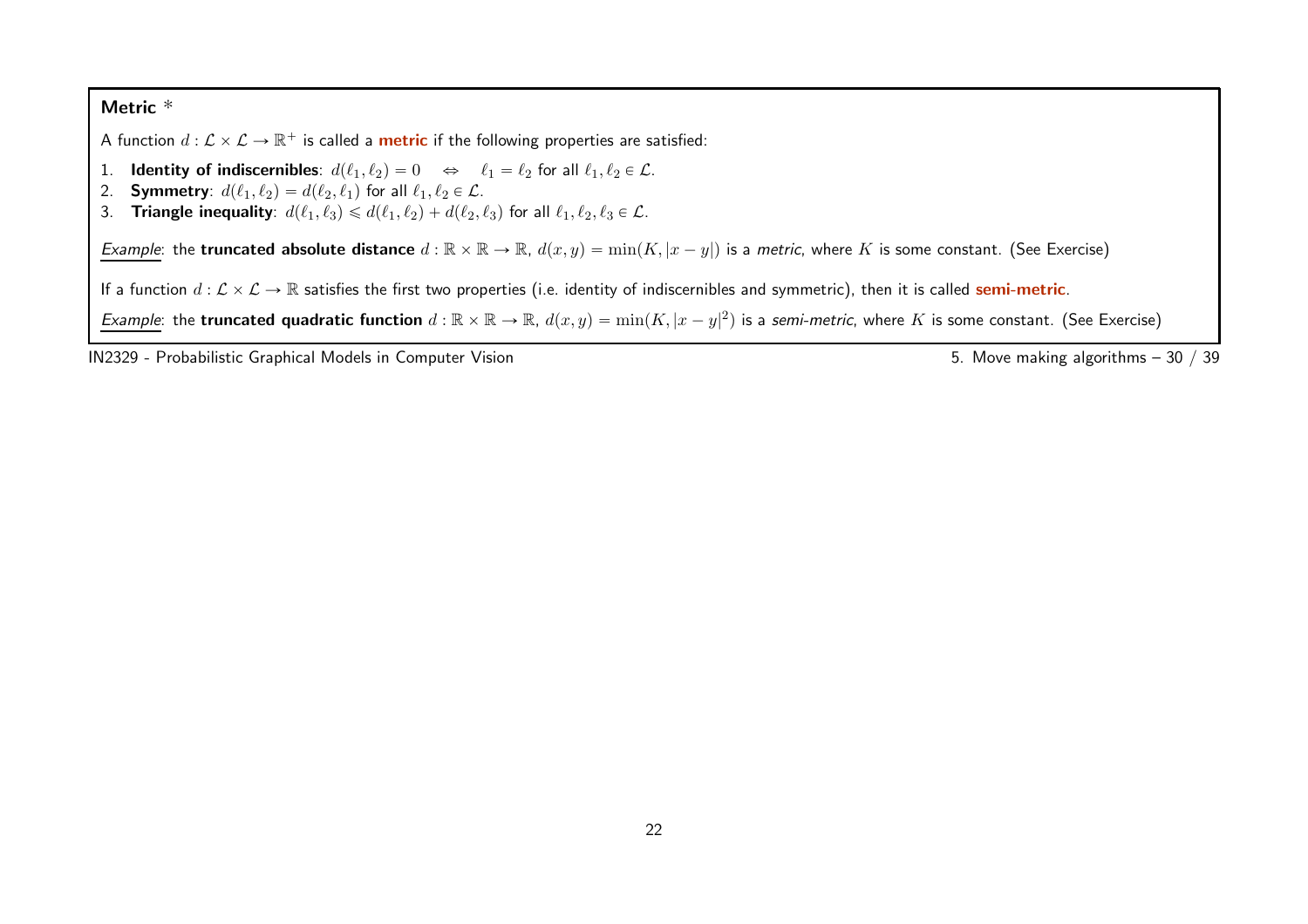## $\alpha - \beta$  swap

 $\alpha - \beta$  swap changes the variables that are labeled as  $\ell \in \{\alpha, \beta\}$ . Each of these variables can choose either  $\alpha$  or  $\beta$ . We introduce the following notation

 $\mathcal{Z}_{\alpha\beta}(\mathbf{y}, \alpha, \beta) = \{ \mathbf{z} \in \mathcal{Y} : z_i = y_i, \text{ if } y_i \notin \{ \alpha, \beta \}, \text{ otherwise } z_i \in \{ \alpha, \beta \} \}$ .

The minimization of the energy function  $E$  can be reformulated as follows:

$$
\mathbf{z}^* \in \underset{\mathbf{z} \in \mathcal{Z}_{\alpha\beta}(\mathbf{y}, \alpha, \beta)}{\operatorname{argmin}} E(\mathbf{z}) = \underset{\mathbf{z} \in \mathcal{Z}_{\alpha\beta}(\mathbf{y}, \alpha, \beta)}{\operatorname{argmin}} \sum_{i \in \mathcal{V}} E_i(z_i) + \sum_{(i,j) \in \mathcal{E}} E_{ij}(z_i, z_j)
$$
\n
$$
= \underset{\mathbf{z} \in \mathcal{Z}_{\alpha\beta}(\mathbf{y}, \alpha, \beta)}{\operatorname{argmin}} \Big[ \underbrace{\sum_{i \in \mathcal{V}, y_i \notin \{\alpha, \beta\}} E_i(y_i)}_{\text{constant}} + \underbrace{\sum_{i \in \mathcal{V}, y_i \in \{\alpha, \beta\}} E_{ij}(z_i, y_j)}_{\text{constant}} + \underbrace{\sum_{(i,j) \in \mathcal{E}} E_{ij}(y_i, y_j)}_{\text{constant}} + \underbrace{\sum_{(i,j) \in \mathcal{E}} E_{ij}(z_i, y_j)}_{\text{constant}} + \underbrace{\sum_{(i,j) \in \mathcal{E}} E_{ij}(z_i, y_j)}_{\text{constant}} + \underbrace{\sum_{(i,j) \in \mathcal{E}} E_{ij}(z_i, y_j)}_{\text{unary}} + \underbrace{\sum_{(i,j) \in \mathcal{E}} E_{ij}(y_i, z_j)}_{\text{unary}} + \underbrace{\sum_{(i,j) \in \mathcal{E}} E_{ij}(z_i, z_j)}_{\text{unary}} \Big].
$$

<span id="page-22-0"></span>IN2329 - Probabilistic Graphical Models in Computer Vision 5. Move making algorithms – 32 / 39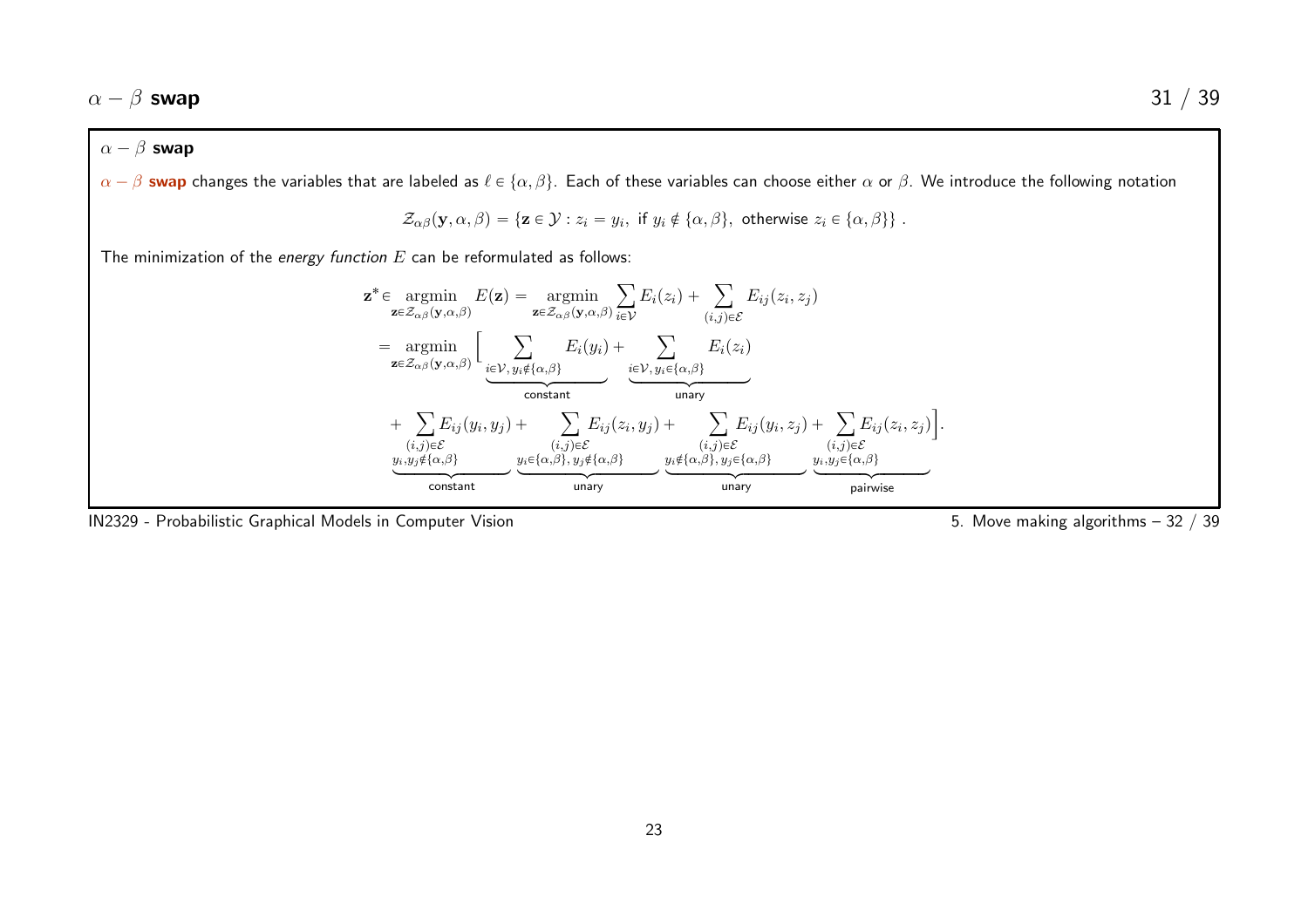#### Local optimization

Let us consider  $E_{ij}(z_i, z_j)$  for a given  $(i, j) \in \mathcal{E}$ :

|          | $\alpha$                |                         |
|----------|-------------------------|-------------------------|
| $\alpha$ | $E_{ij}(\alpha,\alpha)$ | $E_{ij}(\alpha, \beta)$ |
|          | $E_{ij}(\beta,\alpha)$  | $E_{ii}(\beta$ .        |

If we assume that  $E_{ij}: \mathcal{L} \times \mathcal{L} \to \mathbb{R}$  is a semi-metric for each  $(i, j) \in \mathcal{E}$ , then

$$
E_{ij}(\alpha,\alpha)+E_{ij}(\beta,\beta)=0\leqslant E_{ij}(\alpha,\beta)+E_{ij}(\beta,\alpha)=2E_{ij}(\alpha,\beta),
$$

which means that  $E_{ij}$  is regular w.r.t. the labeling  $\mathcal{Z}_{\alpha\beta}(\mathbf{y}, \alpha, \beta)$ .

IN2329 - Probabilistic Graphical Models in Computer Vision 6. Move making algorithms – 33 / 39





<span id="page-23-0"></span>

<span id="page-23-1"></span>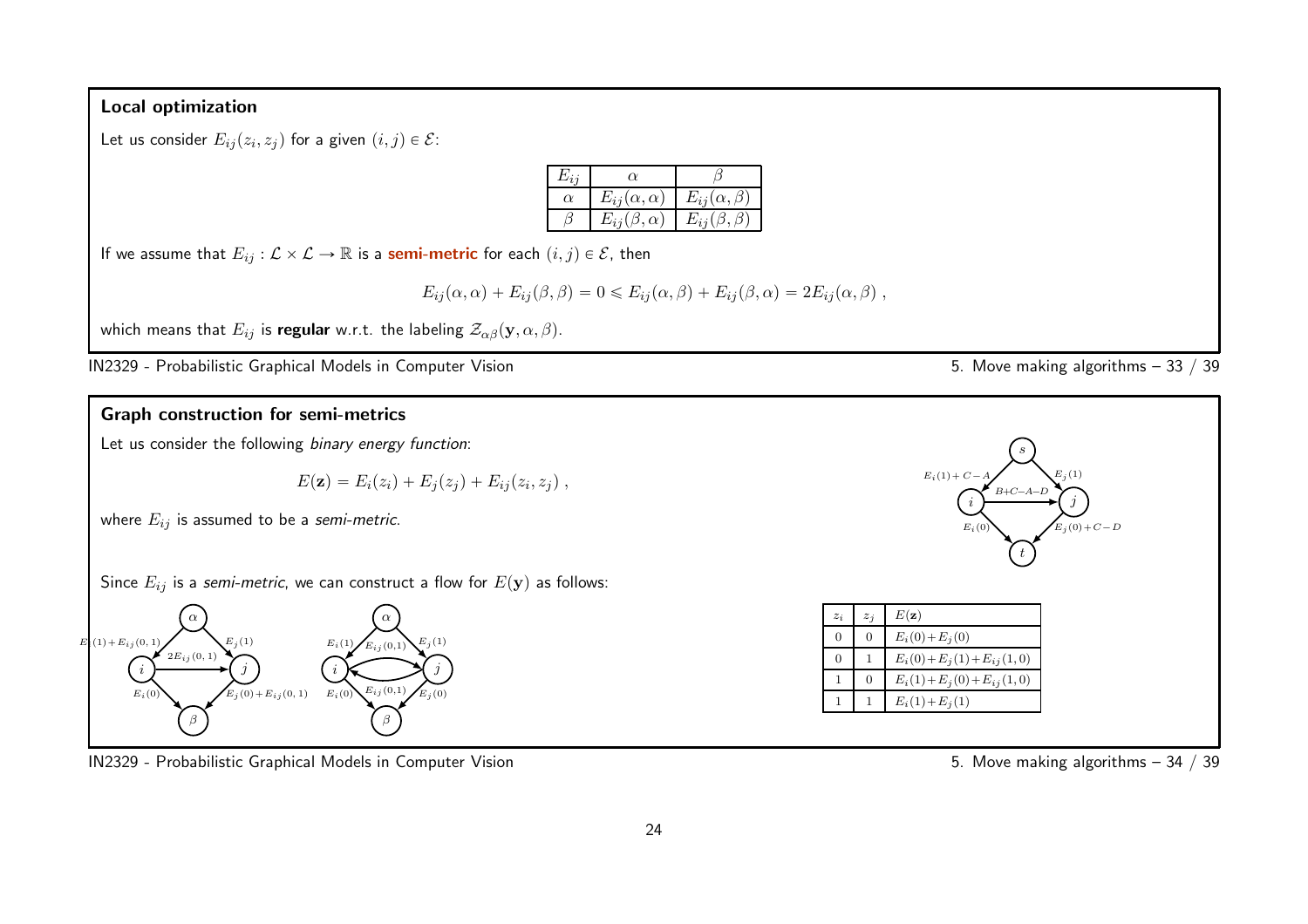

IN2329 - Probabilistic Graphical Models in Computer Vision 5. Move making algorithms – <sup>35</sup> / <sup>39</sup>



<span id="page-24-0"></span>IN2329 - Probabilistic Graphical Models in Computer Vision 5. Move making algorithms – <sup>36</sup> / <sup>39</sup>

<span id="page-24-1"></span>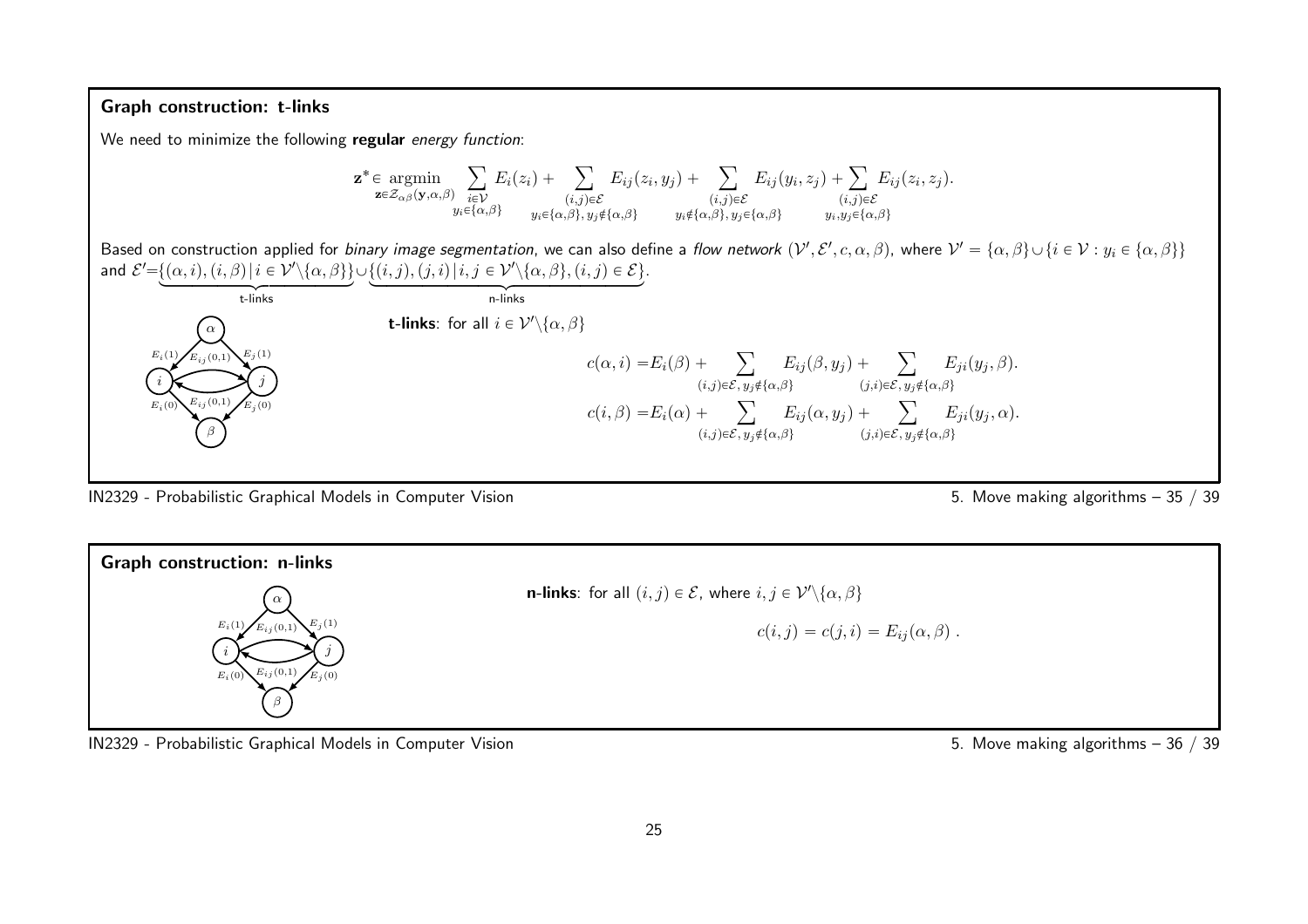#### $\alpha - \beta$  swap algorithm  $*$

Input: An energy function  $E(\mathbf{y}) = \sum_{i\in\mathcal{V}} E_i(y_i) + \sum_{(i,j)\in\mathcal{E}} E_{ij}(y_i, y_j)$  to be minimized, where  $E_{ij}$  is a semi-metric for each  $(i, j) \in \mathcal{E}$ **Output:** A local minimum  $y \in \mathcal{Y} = \mathcal{L}^{\mathcal{V}}$  of  $E(y)$ 1: Choose an arbitrary initial labeling  $y \in \mathcal{Y}$ 2:  $y^* \leftarrow y$ 3: for all  $(\alpha, \beta) \in \mathcal{L} \times \mathcal{L}$  do 4: find  $\mathbf{z}^* \in \operatorname{argmin}_{\mathbf{z} \in \mathcal{Z}_{\alpha\beta}(\mathbf{y}^*, \alpha, \beta)} E(\mathbf{z})$ 5:  $V^* \leftarrow Z^*$ 6: end for 7: if  $E(y^*) < E(y)$  then 8:  $V \leftarrow V^*$ 9: Goto Step 2 10: end if  $\alpha - \beta$  swap algorithm is guaranteed to terminate in a finite number of cycles. This algorithm computes at least  $|\mathcal{L}|^2$  graph cuts, which may take a lot of time, even for moderately large label spaces.

IN2329 - Probabilistic Graphical Models in Computer Vision 5. Move making algorithms – 37 / 39

<span id="page-25-1"></span>

## Summary ˚

A binary energy function E consisting of up to pairwise functions is regular, if for each term  $E_{ij}$  for all  $i < j$  satisfies

$$
E_{ij}(0,0) + E_{ij}(1,1) \leq E_{ij}(0,1) + E_{ij}(1,0) .
$$

- The minimization of regular energy functions can be achieved via minCut-maxFlow.
- The multi-label problem for a finite label set  $\mathcal{L}$

<span id="page-25-0"></span>
$$
E(\mathbf{y}; \mathbf{x}) = \sum_{i \in \mathcal{V}} E_i(y_i; \mathbf{x}) + \sum_{(i,j) \in \mathcal{E}} E_{ij}(y_i, y_j; \mathbf{x}),
$$

can be approximately solved by applying  $\alpha - \beta$  swap, if  $E_{ij}$  is semi-metric.

In the next lecture we will learn about

- $\blacksquare$   $\alpha$ -expansion: approximate solution for the multi-label problem, if  $E_{ij}$  is metric
- FastPD algorithm: linear programming relaxation for multi-label problem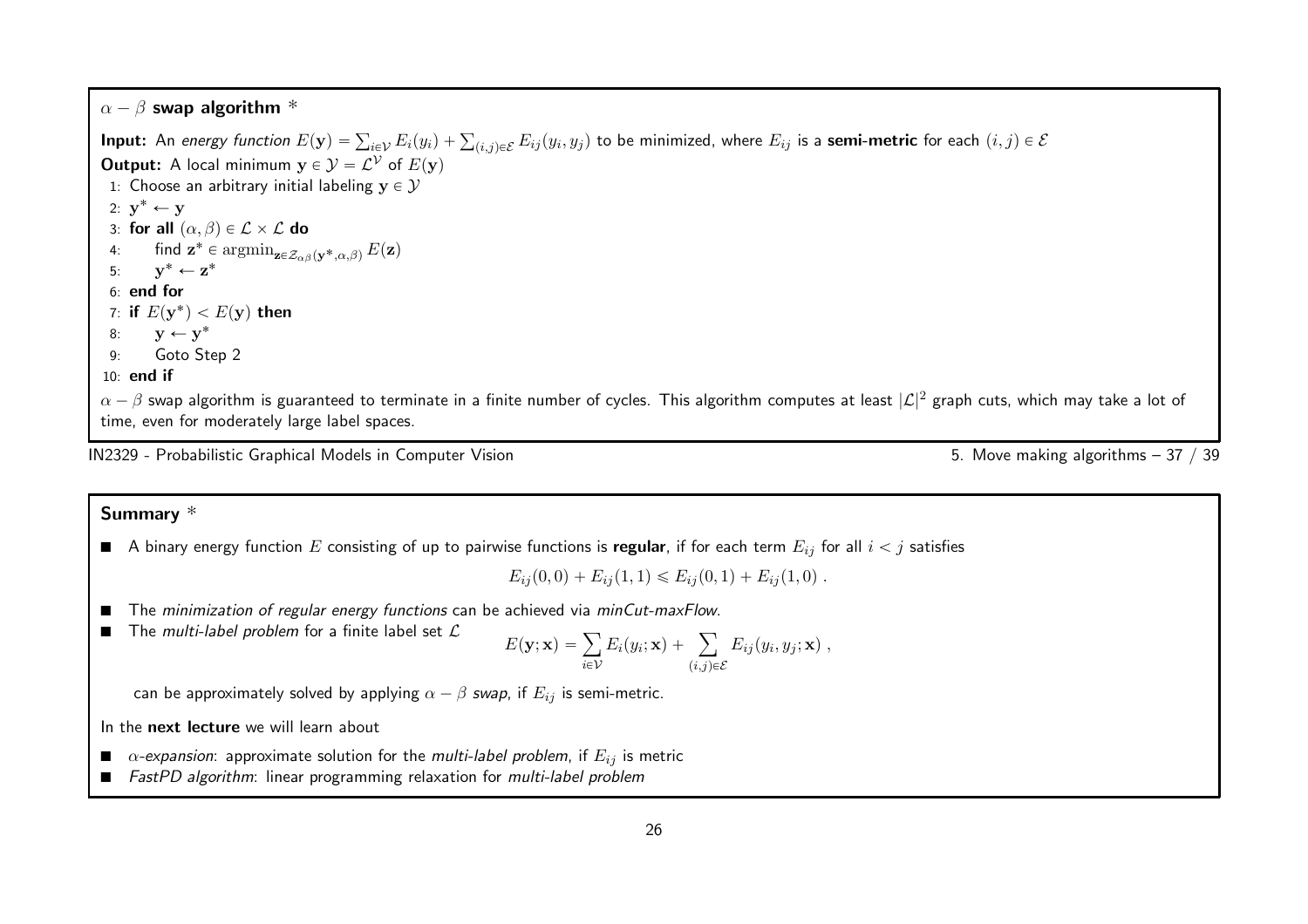IN2329 - Probabilistic Graphical Models in Computer Vision 5. Move making algorithms – 38 / 39